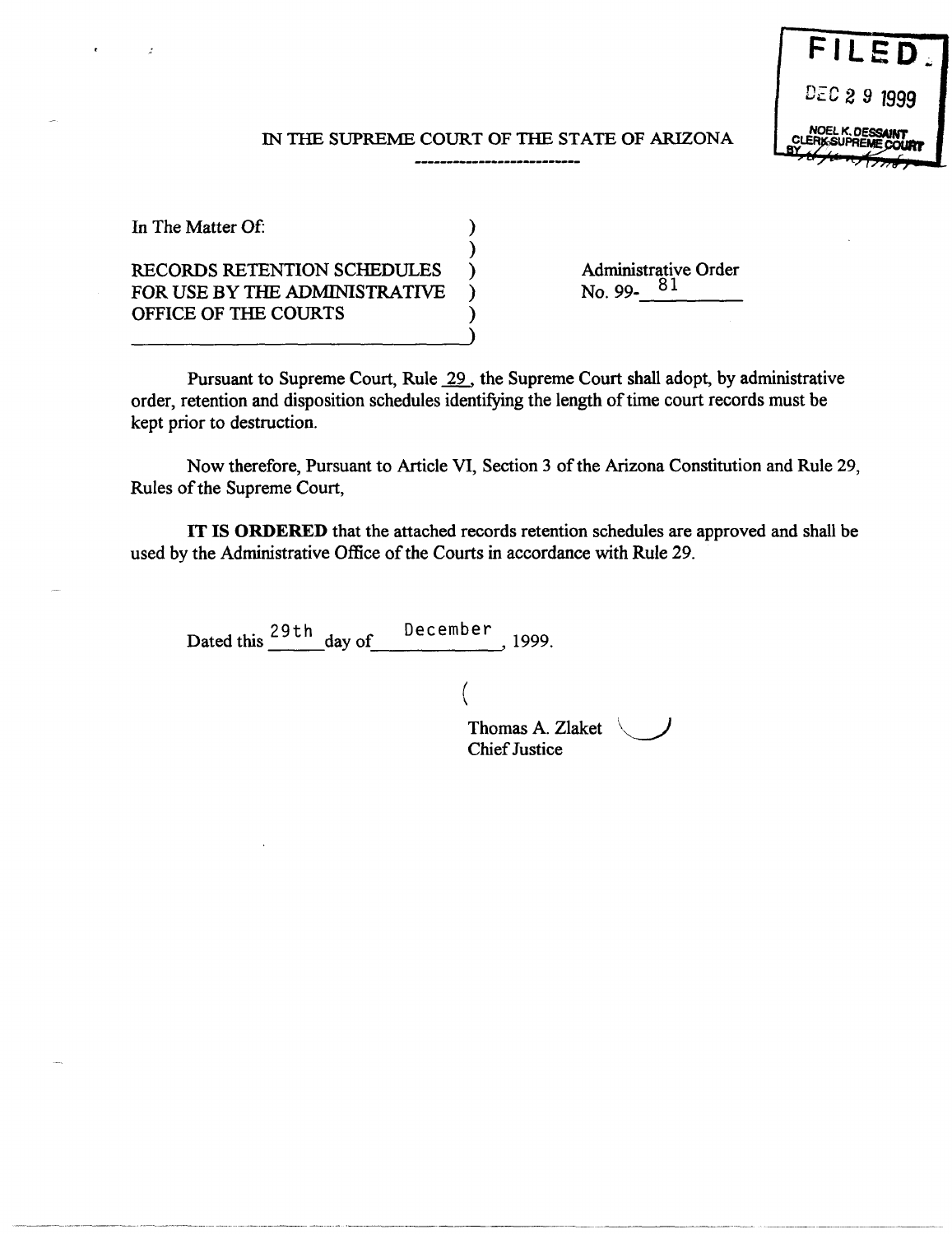|     | <b>Records Retention Schedule</b><br><b>ADMINISTRATIVE SERVICES DIVISION</b> |      |                |                              |                          |                   |  |  |  |
|-----|------------------------------------------------------------------------------|------|----------------|------------------------------|--------------------------|-------------------|--|--|--|
| No. | Records Series                                                               | R.S. |                | <b>Retention Yr.</b>         |                          | <b>Remarks</b>    |  |  |  |
|     |                                                                              | Code | Off.           | R.C.                         | <b>Total</b>             |                   |  |  |  |
|     | <b>REGIONAL SERVICE</b>                                                      |      |                |                              |                          |                   |  |  |  |
|     | <b>Building/Facilities Files</b>                                             |      |                |                              |                          |                   |  |  |  |
|     | As-Built Plans &<br>$\bullet$<br>Specifications                              |      | 10.0           |                              | 10.0                     |                   |  |  |  |
|     | <b>Burglar/Fire Alarm</b><br>٠<br><b>Records</b>                             |      | 10.0           |                              | 10.0                     |                   |  |  |  |
|     | <b>Instruction Booklets</b><br>$\bullet$                                     |      | 10.0           |                              | 10.0                     |                   |  |  |  |
|     | <b>Safety Files</b><br>$\bullet$                                             |      | 5.0            | $\blacksquare$               | 5.0                      |                   |  |  |  |
|     | <b>Security Files</b><br>$\bullet$                                           |      | 10.0           | $\blacksquare$               | 10.0                     |                   |  |  |  |
|     | <b>Warranties</b><br>$\bullet$                                               |      | $\blacksquare$ | $\overline{\phantom{0}}$     | $\overline{\phantom{a}}$ |                   |  |  |  |
|     | Maintenance<br>$\bullet$<br>Inspections                                      |      | 10.0           | $\blacksquare$               | 10.0                     |                   |  |  |  |
|     | <b>Construction Manuals</b><br>$\bullet$                                     |      | 10.0           | -                            | 10.0                     |                   |  |  |  |
|     | Accident & Injury<br>٠<br>forms                                              |      | 10.0           | $\blacksquare$               | 10.0                     |                   |  |  |  |
|     | <b>Bldg. Tenant Service</b><br>$\bullet$<br>Agreements                       |      | 10.0           |                              | 10.0                     |                   |  |  |  |
|     | <b>Bldg. Punch List</b><br>$\bullet$                                         |      | 10.0           | ٠                            | 10.0                     |                   |  |  |  |
|     | <b>Build-Out Files</b><br>$\bullet$                                          |      | 10.0           |                              | 10.0                     |                   |  |  |  |
|     | <b>Insurance Certificates</b><br>$\bullet$                                   |      | 2.0            | $\overline{a}$               | 2.0                      |                   |  |  |  |
|     | Contracts<br>$\bullet$                                                       |      | 10.0           |                              | 10.0                     |                   |  |  |  |
|     | Water Damage Files<br>٠<br>(7/97)                                            |      | 10.0           | -                            | 10.0                     |                   |  |  |  |
|     | <b>Project Files</b><br>$\bullet$                                            |      | 10.0           |                              | 10.0                     |                   |  |  |  |
|     | Year 2000 Preparation<br>٠                                                   |      | 2.0            | -                            | 2.0                      |                   |  |  |  |
|     | <b>Vendor Files</b><br>$\bullet$                                             |      | 5.0            | ٠                            | 5.0                      |                   |  |  |  |
|     | <b>Purchase Requisitions</b><br>$\bullet$<br>(copies)                        |      | 10.0           | ÷,                           | 10.0                     |                   |  |  |  |
|     | <b>Print Shop Request</b><br>$\bullet$<br>Forms                              |      | 18.0           | $\qquad \qquad \blacksquare$ | 18.0                     |                   |  |  |  |
|     | <b>Employee Files</b><br>$\bullet$                                           |      | 5.0            | $\blacksquare$               | 5.0                      | After termination |  |  |  |
|     | Cash Receipts Log<br>$\bullet$                                               |      | 1.0            |                              | 1.0                      |                   |  |  |  |

## **Records Retention Schedule**

Retention of Records Schedule - Administrative Services Division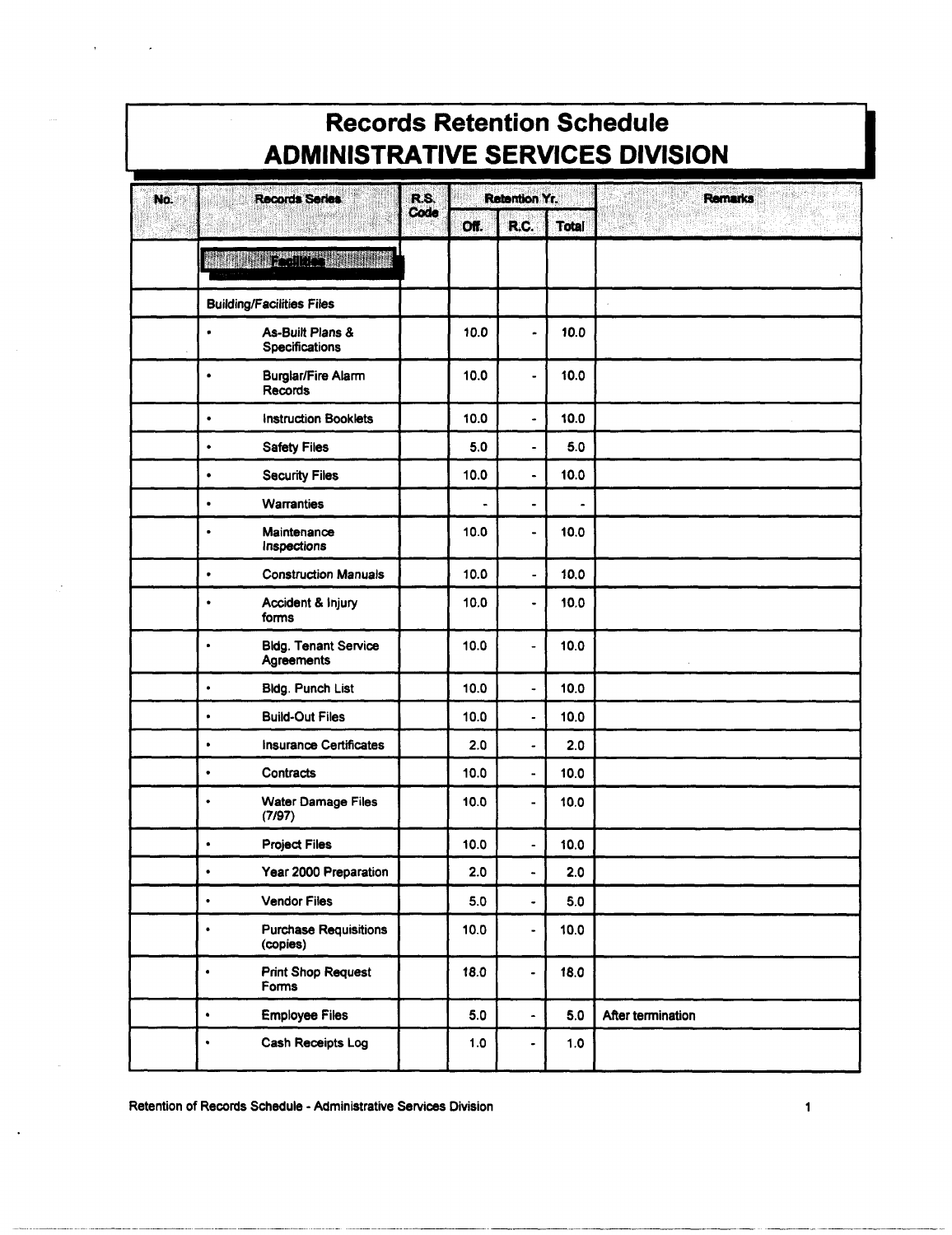| No. |             | <b>Records Series</b>                            | R.S.<br>Code | Retention Yr. |                              |       | <b>Remarks</b>              |
|-----|-------------|--------------------------------------------------|--------------|---------------|------------------------------|-------|-----------------------------|
|     |             |                                                  |              | Off.          | R.C.                         | Total |                             |
|     | $\bullet$   | Recycling Info                                   |              | 10.0          | $\ddot{\phantom{0}}$         | 10.0  |                             |
|     | ٠           | <b>Activity Reports</b>                          |              | 3.0           | $\qquad \qquad \blacksquare$ | 3.0   |                             |
|     | $\bullet$   | <b>Property Loss Claims</b>                      |              | 10.0          | $\frac{1}{2}$                | 10.0  |                             |
|     | ٠           | <b>Fingerprint Cards</b>                         |              | 10.0          | $\overline{\phantom{a}}$     | 10.0  |                             |
|     | $\bullet$   | Supply Order Forms                               |              | 1.0           | $\overline{\phantom{0}}$     | 1.0   |                             |
|     | ۰           | <b>Travel Expense</b><br>Claims                  |              | 10.0          | $\blacksquare$               | 10.0  |                             |
|     | ٠           | <b>ADA Info</b>                                  |              | 10.0          | $\blacksquare$               | 10.0  |                             |
|     | ٠           | Correspondence                                   |              | 10.0          | $\overline{\phantom{0}}$     | 10.0  |                             |
|     | an an Dùbhl | <b>TERMINIST AND STATE</b>                       |              |               |                              |       |                             |
|     |             | <b>Accounting/ Finance Records</b>               |              |               |                              |       |                             |
|     | $\bullet$   | Vendor Payment Files                             |              | 2.0           | 3.0                          | 5.0   | After fiscal year received  |
|     | ۰           | Juvenile Provider<br><b>Files</b>                |              | 2.0           | 3.0                          | 5.0   |                             |
|     | $\bullet$   | Contracts                                        |              | 6.0           | ٠                            | 6.0   |                             |
|     | $\bullet$   | <b>Federal Grants</b>                            |              | 6.0           | $\blacksquare$               | 6.0   |                             |
|     | $\bullet$   | <b>State Grants</b>                              |              | 6.0           | ä,                           | 6.0   |                             |
|     | $\bullet$   | Interagency<br>Agreements                        |              | 2.0           | 3.0                          | 5.0   |                             |
|     | $\bullet$   | <b>Budget Records</b>                            |              | 2.0           | 3.0                          | 5.0   |                             |
|     | $\bullet$   | Canceled Checks &<br><b>Bank Reconciliations</b> |              | 3.0           | $\frac{1}{2}$                | 3.0   | After fiscal year prepared  |
|     | $\bullet$   | <b>Inventory Records</b>                         |              | 3.0           | $\blacksquare$               | 3.0   |                             |
|     | $\bullet$   | <b>Diners Club Files</b>                         |              | 5.0           |                              | 5.0   |                             |
|     | $\bullet$   | <b>Warrant Registers</b>                         |              | 2.0           | 3.0                          | 5.0   |                             |
|     | $\bullet$   | Quarterly Report of<br><b>Submitted Matters</b>  |              | 2.0           | 2.0                          | 4.0   | ARS §12-128.01A             |
|     | $\bullet$   | <b>Payroll Registers</b>                         |              | 2.0           | 3.0                          | 5.0   | RS 0006825                  |
|     | $\bullet$   | <b>Judicial Certifications</b>                   |              | 3.0           | ۰                            | 3.0   | RS 481658 after FY closed   |
|     | $\bullet$   | <b>Invoices</b>                                  |              | 2.0           | 3.0                          | 5.0   | RS 481658 after FY prepared |
|     | $\bullet$   | Payroll Microfiche                               |              | 4.0           | $\qquad \qquad \blacksquare$ | 4.0   |                             |
|     | ٠           | <b>RFP's &amp; RFQ's</b>                         |              | 3.0           | 2.0                          | 5.0   | RS 511317 after FY prepared |
|     | ٠           | <b>Reconciliations</b>                           |              | 2.0           | 3.0                          | 5.0   | After year prepared         |
|     |             | Administrative/Mgt. Records                      |              |               |                              |       |                             |

Retention of Records Schedule - Administrative Services Division

 $\mathcal{A}^{\text{max}}_{\text{max}}$  and  $\mathcal{A}^{\text{max}}_{\text{max}}$ 

 $\ddot{\phantom{1}}$ 

 $\ddot{\phantom{1}}$ 

 $\overline{\mathbf{c}}$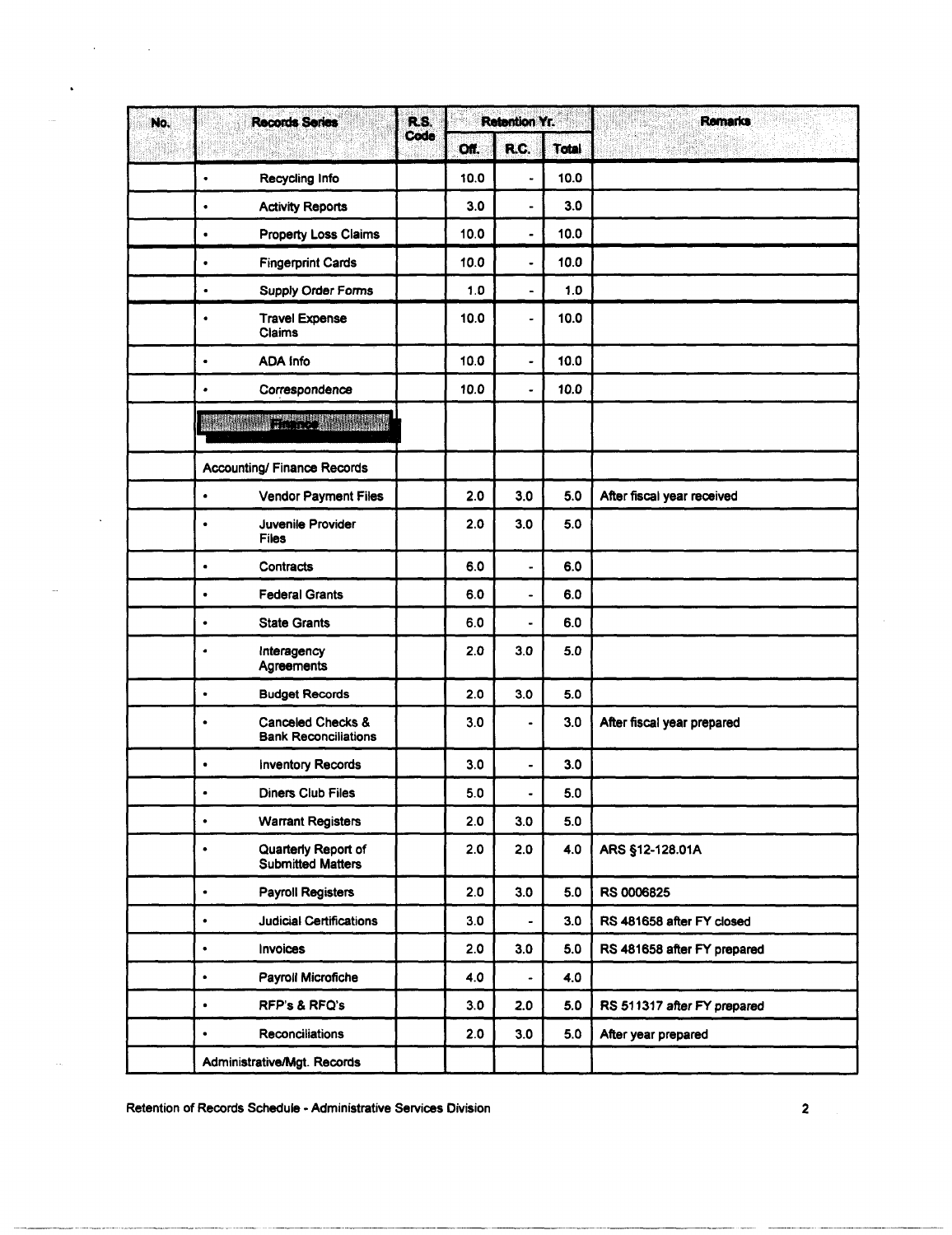| No. | <b>Records Series</b>                                           | R.S. |          | <b>Retention Yr.</b>     |              | <b>Remarks</b>                |
|-----|-----------------------------------------------------------------|------|----------|--------------------------|--------------|-------------------------------|
|     |                                                                 | Code | Off.     | R.C.                     | <b>Total</b> |                               |
|     | Adult, Juvenile JPSF<br>$\bullet$<br><b>Program Projections</b> |      | 2.0      | 3.0                      | 5.0          | After annual report submitted |
|     | <b>Budget Load</b><br>$\bullet$<br>Instructions                 |      | 2.0      | ٠                        | 2.0          |                               |
|     | <b>NWS Training</b><br>$\bullet$<br>Instructions                |      | 2.0      | $\blacksquare$           | 20           |                               |
|     | Policy & Procedures<br>$\bullet$<br><b>Working Files</b>        |      | 1.0      | $\overline{\phantom{0}}$ | 1.0          |                               |
|     | <b>Procurement (County</b><br>$\bullet$<br>Codes)               |      | 1.0      | ÷,                       | 1.0          |                               |
|     | <b>Funding Agreement</b><br>$\bullet$<br>for All Counties       |      | 2.0      | 3.0                      | 5.0          |                               |
|     | <b>NWS Edit. Posting</b><br>$\bullet$<br>Lists, Closing Reports |      | 1.0      | 2.0                      | 3.0          |                               |
|     | Provider & Foster<br>$\bullet$<br><b>Parent Files</b>           |      | 2.0      | 3.0                      | 5.0          |                               |
|     | Human Resource Records                                          |      |          |                          |              |                               |
|     | <b>Employee Files</b><br>$\bullet$                              |      | 5.0      | $\blacksquare$           | 5.0          | After termination of employee |
|     | <b>BACK</b>                                                     |      |          |                          |              |                               |
|     | <b>Accounting/Finance Records</b>                               |      |          |                          |              |                               |
|     | <b>Purchase Requisitions</b><br>$\bullet$<br>(copies)           |      | 1.0      |                          | 1.0          | After purchase date           |
|     | Administrative/Management                                       |      |          |                          |              |                               |
|     | General<br>$\bullet$<br>Correspondence                          |      | 1.0      | $\blacksquare$           | 1.0          | After created or received     |
|     | <b>Staff Meeting Minutes</b><br>$\bullet$<br>(originals)        |      | 1.0      |                          | 1.0          | After meeting date            |
|     | Policies & Procedures<br>$\bullet$                              |      | 5.0      | ٠                        | 5.0          | After policy considered       |
|     | $\bullet$<br><b>Administrative Orders</b><br>(copies)           |      | 1.0      | ۰                        | 1.0          |                               |
|     | Administrative Order<br>۰<br>Index                              |      | Per<br>m | ٠                        | Per<br>m     | Permanent                     |
|     | <b>Research Materials</b><br>$\bullet$                          |      | 5.0      | $\bullet$                | 5.0          | After research completed      |
|     | $\bullet$<br>Calendars                                          |      | 1.0      | $\ddot{\phantom{0}}$     | 1.0          | After created                 |
|     | <b>Reference Materials</b><br>$\bullet$                         |      | Indef    | $\blacksquare$           | Indef        | Until outdated                |
|     | Monthly/Annual<br>$\bullet$<br>Reports                          |      | 1.0      | $\frac{1}{2}$            | 1.0          | After created                 |
|     | Records Index<br>٠                                              |      | Per<br>m |                          | Per<br>m     | Permanent                     |

Retention of Records Schedule - Administrative Services Division 33

----.-------.---~.~~-.----------.----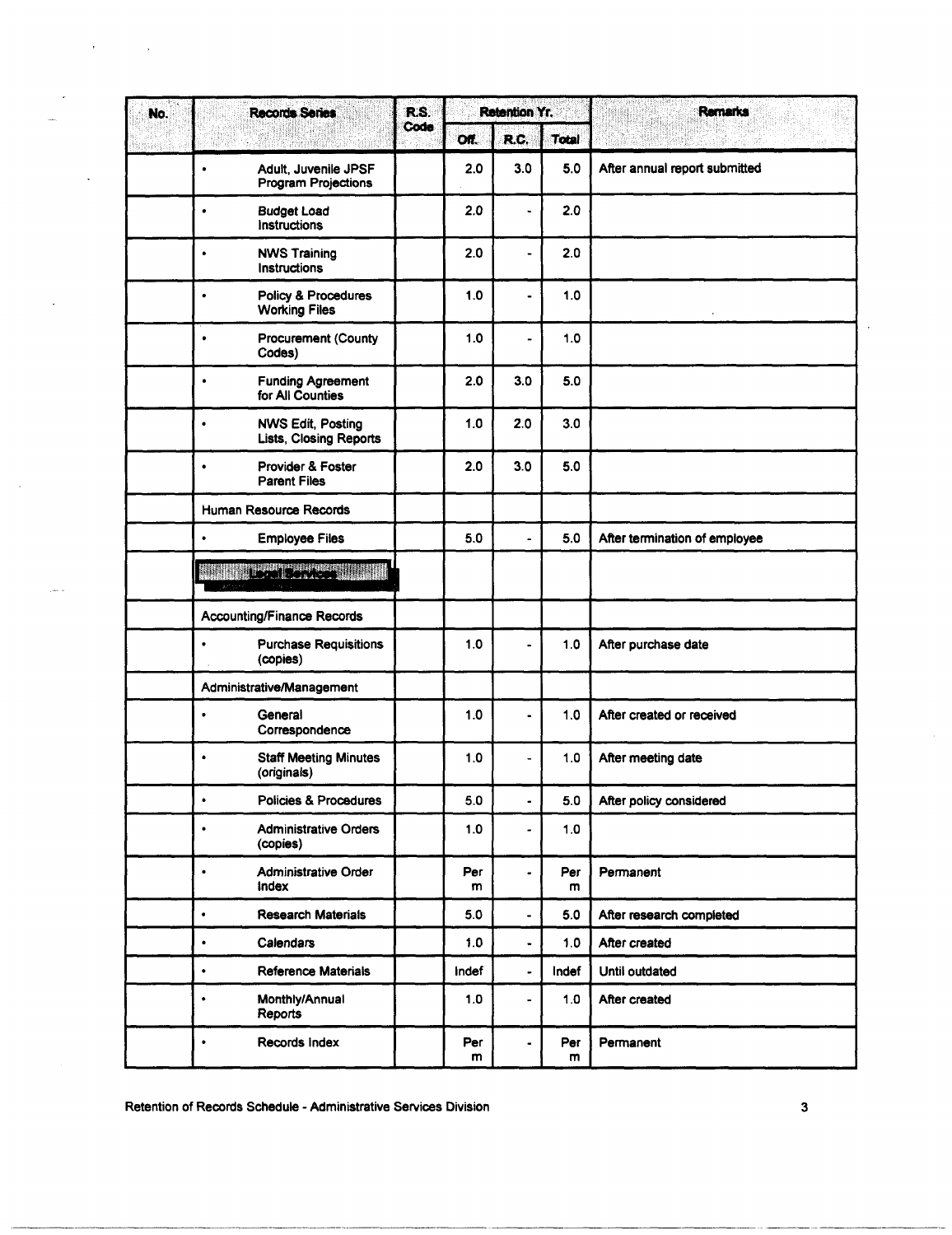| No. | <b>Records Series</b> | R.S.                                                                 |      | <b>Retention Yr.</b> |                              | Remarks      |                                |
|-----|-----------------------|----------------------------------------------------------------------|------|----------------------|------------------------------|--------------|--------------------------------|
|     |                       |                                                                      | Code | Off.                 | R.C.                         | <b>Total</b> |                                |
|     | $\bullet$             | <b>Training Materials</b>                                            |      | 2.0                  | $\overline{\phantom{a}}$     | 2.0          | After development              |
|     | $\bullet$             | Legal Services.<br>Purchase, Contract<br><b>Records</b>              |      | 2.0                  |                              | 2.0          | After received                 |
|     | <b>Client Files</b>   |                                                                      |      |                      |                              |              |                                |
|     | $\bullet$             | Assignments/Projects<br>& Response                                   |      | 5.0                  |                              | 5.0          | After written                  |
|     | $\bullet$             | Grants (copies)                                                      |      | 1.0                  |                              | 1.0          | After expired                  |
|     | $\bullet$             | Forms                                                                |      | 1.0                  | $\blacksquare$               | 1.0          | After superceded               |
|     | ٠                     | Board/Commission<br>Materials (Tribal Court<br>Forum)                |      | 3.0                  | -                            | 3.0          | After created                  |
|     | ٠                     | Board/Commission<br>(other)                                          |      | 1.0                  |                              | 1.0          |                                |
|     | $\bullet$             | Contracts &<br>Agreements (copies)                                   |      | 1.0                  | $\overline{\phantom{a}}$     | 1.0          | After expired                  |
|     | $\bullet$             | Rule/Administrative<br><b>Order Drafts</b>                           |      | 5.0                  | ٠                            | 5.0          | After adopted or rejected      |
|     | $\bullet$             | <b>Rule 28 Petitions</b>                                             |      | 1.0                  | $\overline{\phantom{0}}$     | 1.0          | After disposition              |
|     | ٠                     | <b>Employee Complaints</b><br>& Investigations                       |      | 5.0                  |                              | 5.0          | After initiate                 |
|     | $\bullet$             | <b>Court Operational</b><br><b>Review Reports</b><br>(copies)        |      | 2.0                  | $\blacksquare$               | 2.0          | After initiated                |
|     | $\bullet$             | <b>Attorney Time Slips</b>                                           |      | 1.0                  | $\qquad \qquad \blacksquare$ | 1.0          | After creation                 |
|     | $\bullet$             | <b>Bid Documents</b>                                                 |      | 1.0                  |                              | 1.0          | After contract expires         |
|     |                       | Human Resource Records                                               |      |                      |                              |              |                                |
|     | $\bullet$             | <b>Employee Personnel</b><br>Files (copies)                          |      | 1.0                  |                              | 1.0          | After termination<br>$\lambda$ |
|     | $\bullet$             | Application, Interview,<br>Selection, Hiring Files                   |      | 2.0                  |                              | 2.0          | After created                  |
|     | ٠                     | Employee Leave<br>Requests (copies)                                  |      | 1.0                  | $\blacksquare$               | 1.0          | After leave date               |
|     | $\bullet$             | <b>Salary Surveys</b>                                                |      | 1.0                  | $\overline{\phantom{0}}$     | 1.0          | After received or prepared     |
|     | Legal/Legislative     |                                                                      |      |                      |                              |              |                                |
|     | $\bullet$             | <b>Litigation Files (copies</b><br>of status reports &<br>pleadings) |      | 1.0                  |                              | 1.0          | After case is closed           |
|     | $\bullet$             | Claim Files (copies)                                                 |      | 1.0                  | $\overline{\phantom{0}}$     | 1.0          | After created                  |
|     | $\bullet$             | <b>EEOC Complaints</b><br>(copies)                                   |      | 1.0                  |                              | 1.0          | After disposition              |

Retention of Records Schedule - Administrative Services Division 4 4

---'~-'-----~-----~-'-'--"--.. ~-,--~. ---

J.

 $\bar{\beta}$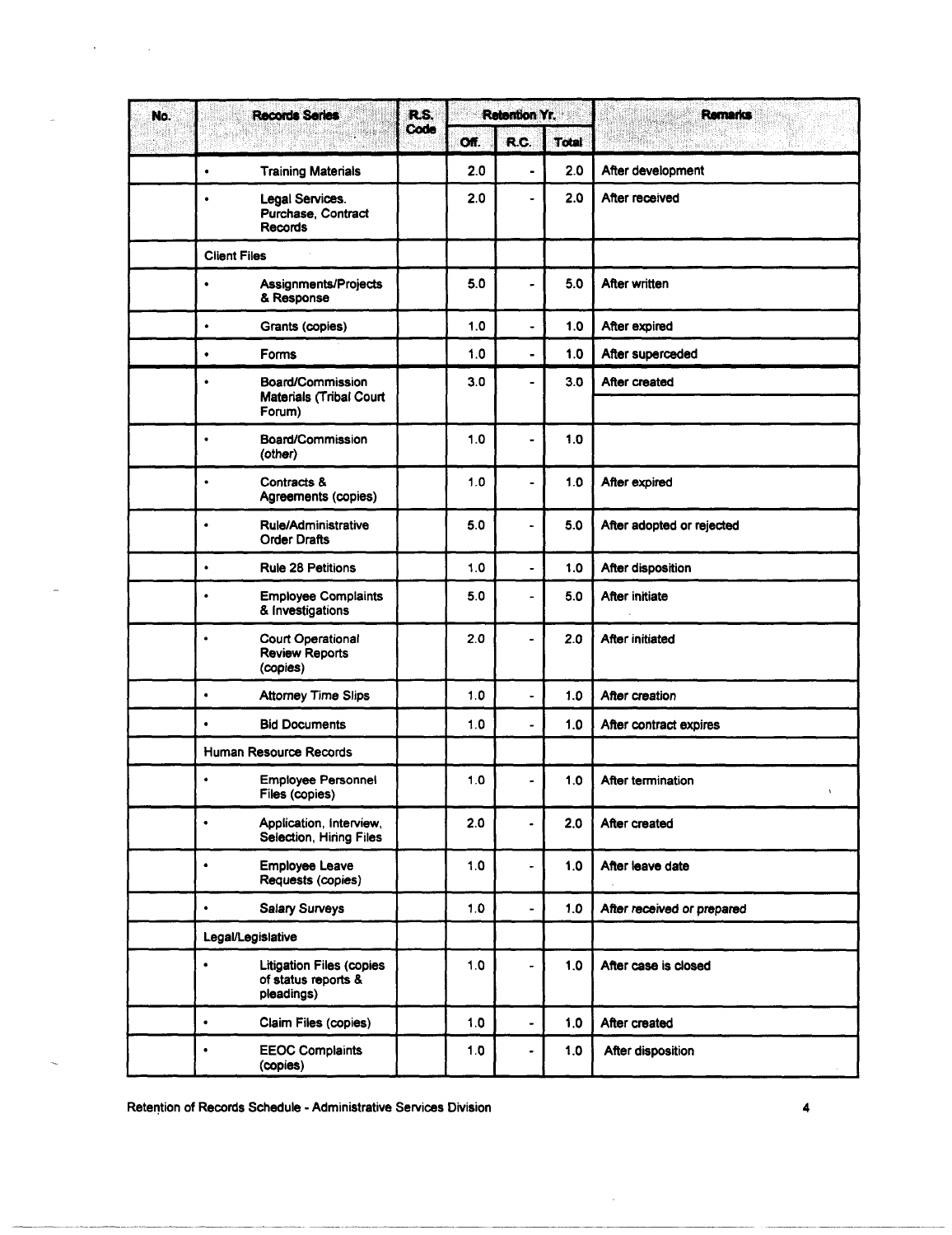| No. | <b>Records Series</b> | R.S.<br>Code                               |      | Retention Yr. |       | <b>Remarks</b>                                                                                                                                                                                                                         |                      |
|-----|-----------------------|--------------------------------------------|------|---------------|-------|----------------------------------------------------------------------------------------------------------------------------------------------------------------------------------------------------------------------------------------|----------------------|
|     |                       |                                            | Off. | R.C.          | Total | <b>Ang</b> Propinsi Pangunang Pangunang Pangunang Pangunang Pangunang Pangunang Pangunang Pangunang Pangunang Pangunan<br>Pangunang Pangunang Pangunang Pangunang Pangunang Pangunang Pangunang Pangunang Pangunang Pangunang Pangunan |                      |
|     |                       | <b>Court Investigations</b>                |      | Per<br>m      |       | Per<br>m                                                                                                                                                                                                                               | Permanent            |
|     |                       | <b>Legislative Materials</b>               |      | 1.0           |       | 1.0                                                                                                                                                                                                                                    | After end of session |
|     |                       | Subpoenas/Related<br><b>Materials</b>      |      | 1.0           |       | 1.0                                                                                                                                                                                                                                    | After case closed    |
|     |                       | Administrative<br><b>Hearing Materials</b> |      | Per<br>m      |       | Per<br>m                                                                                                                                                                                                                               | Permanent            |
|     |                       | <b>Public Records</b><br><b>Request</b>    |      | 1.0           |       | 1.0                                                                                                                                                                                                                                    | After received       |

Retention of Records Schedule - Administrative Services Division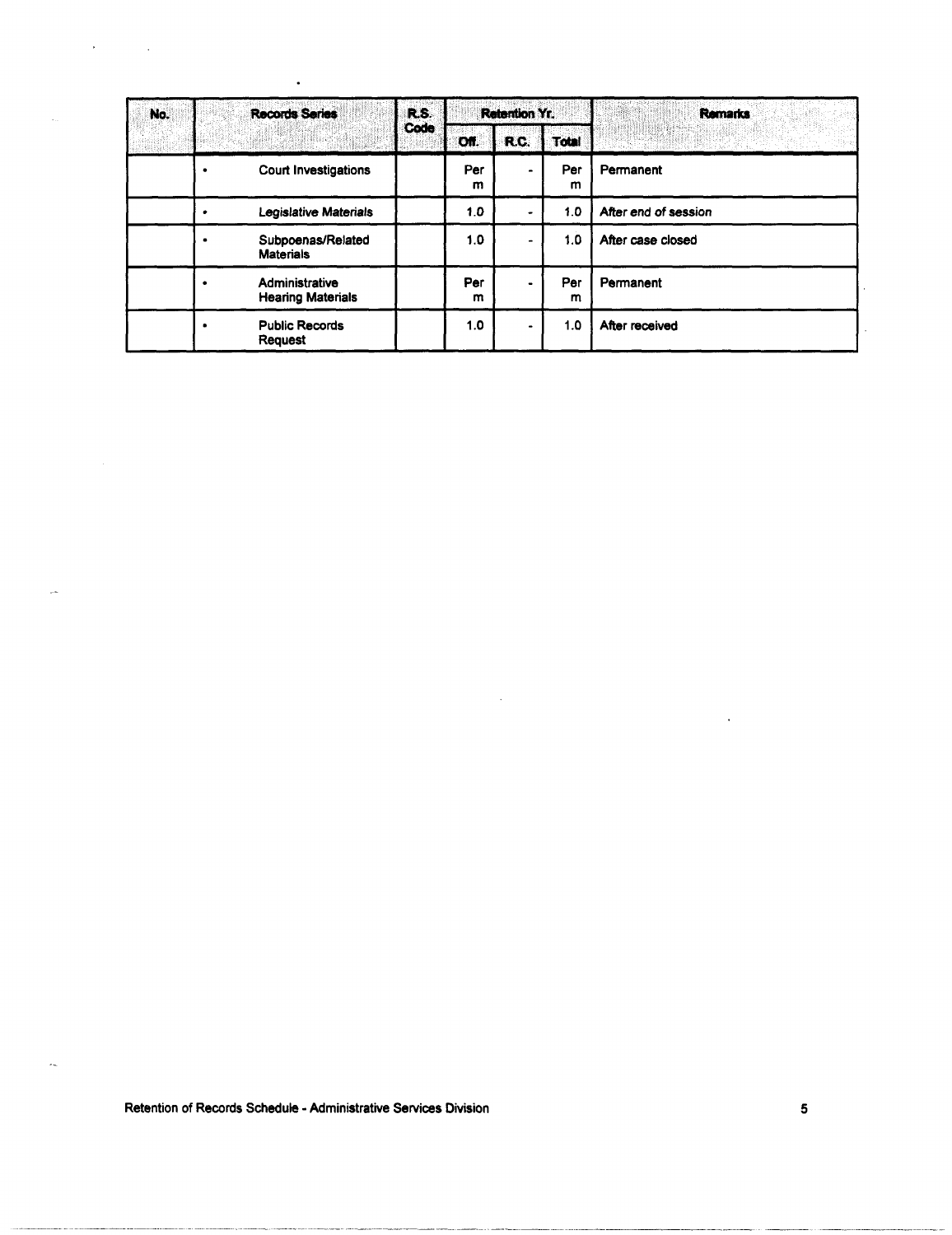### **Records Retention Schedule ADULT SERVICES DIVISION**

| No. | <b>Records Series</b>                                     | R.S. |      | <b>Retention Yr.</b>     |              | <b>Remarks</b>             |
|-----|-----------------------------------------------------------|------|------|--------------------------|--------------|----------------------------|
|     |                                                           | Code | Off. | R.C.                     | <b>Total</b> |                            |
|     | <b>Accounting/Finance Records</b>                         |      |      |                          |              |                            |
|     | <b>Budget</b><br>$\bullet$                                |      |      |                          |              |                            |
|     | <b>Grants</b><br>$\bullet$                                |      |      |                          |              |                            |
|     | <b>Purchase Requisitions</b><br>$\bullet$<br>(copies)     |      |      |                          |              |                            |
|     | <b>County Budget Files</b><br>$\bullet$                   |      | 5.0  |                          | 5.0          | After fiscal year prepared |
|     | <b>Statistical Reports &amp;</b><br>٠<br><b>Summaries</b> |      | 5.0  |                          | 5.0          | After fiscal year prepared |
|     | Administrative/Mgt. Records                               |      |      |                          |              |                            |
|     | General Correspondence<br>$\bullet$                       |      |      |                          |              |                            |
|     | <b>Project Related</b><br>$\bullet$<br>Correspondence     |      |      |                          |              |                            |
|     | Calendars/Agendas<br>$\bullet$                            |      |      |                          |              |                            |
|     | <b>Minutes</b><br>$\bullet$                               |      |      |                          |              |                            |
|     | <b>Annual Reports</b><br>$\bullet$                        |      | 5.0  | $\blacksquare$           | 5.0          | After prepared/compiled    |
|     | <b>Technical Reports</b><br>$\bullet$                     |      | 5.0  | $\overline{\phantom{0}}$ | 5.0          | After prepared/compiled    |
|     | <b>Research Data</b><br>$\bullet$                         |      | 5.0  | $\blacksquare$           | 5.0          | After prepared/compiled    |
|     | <b>Project Reports</b><br>$\bullet$                       |      | 5.0  | $\overline{a}$           | 5.0          | After prepared/compiled    |
|     | <b>Historical Data</b><br>$\bullet$                       |      | 5.0  | ÷.                       | 5.0          | After prepared/compiled    |
|     | Evaluations<br>$\bullet$                                  |      | 5.0  | ÷,                       | 5.0          | After prepared/compiled    |
|     | <b>Audit Reports</b><br>$\bullet$                         |      | 5.0  | $\blacksquare$           | 5.0          | After prepared/compiled    |
|     | <b>Incident Reports</b><br>$\bullet$                      |      | 5.0  | ٠                        | 5.0          | After prepared/compiled    |
|     | <b>Operational Reviews</b><br>$\bullet$                   |      | 5.0  | $\bullet$                | 5.0          | After prepared/compiled    |
|     | <b>Training Conferences</b><br>٠                          |      | 5.0  |                          | 5.0          | After prepared/compiled    |
|     | <b>McConnell Clark</b><br>٠                               |      | 5.0  |                          | 5.0          | After prepared/compiled    |
|     | Shock Incarceration<br>$\bullet$                          |      | 5.0  | ۰                        | 5.0          | After prepared/compiled    |
|     | Risk Management<br>٠                                      |      | 5.0  | $\blacksquare$           | 5.0          | After prepared/compiled    |
|     | <b>LEARN</b><br>٠                                         |      | 5.0  | ۰                        | 5.0          | After prepared/compiled    |
|     | State ID Card/Badges<br>٠                                 |      | 5.0  |                          | 5.0          | After prepared/compiled    |
|     |                                                           |      |      |                          |              |                            |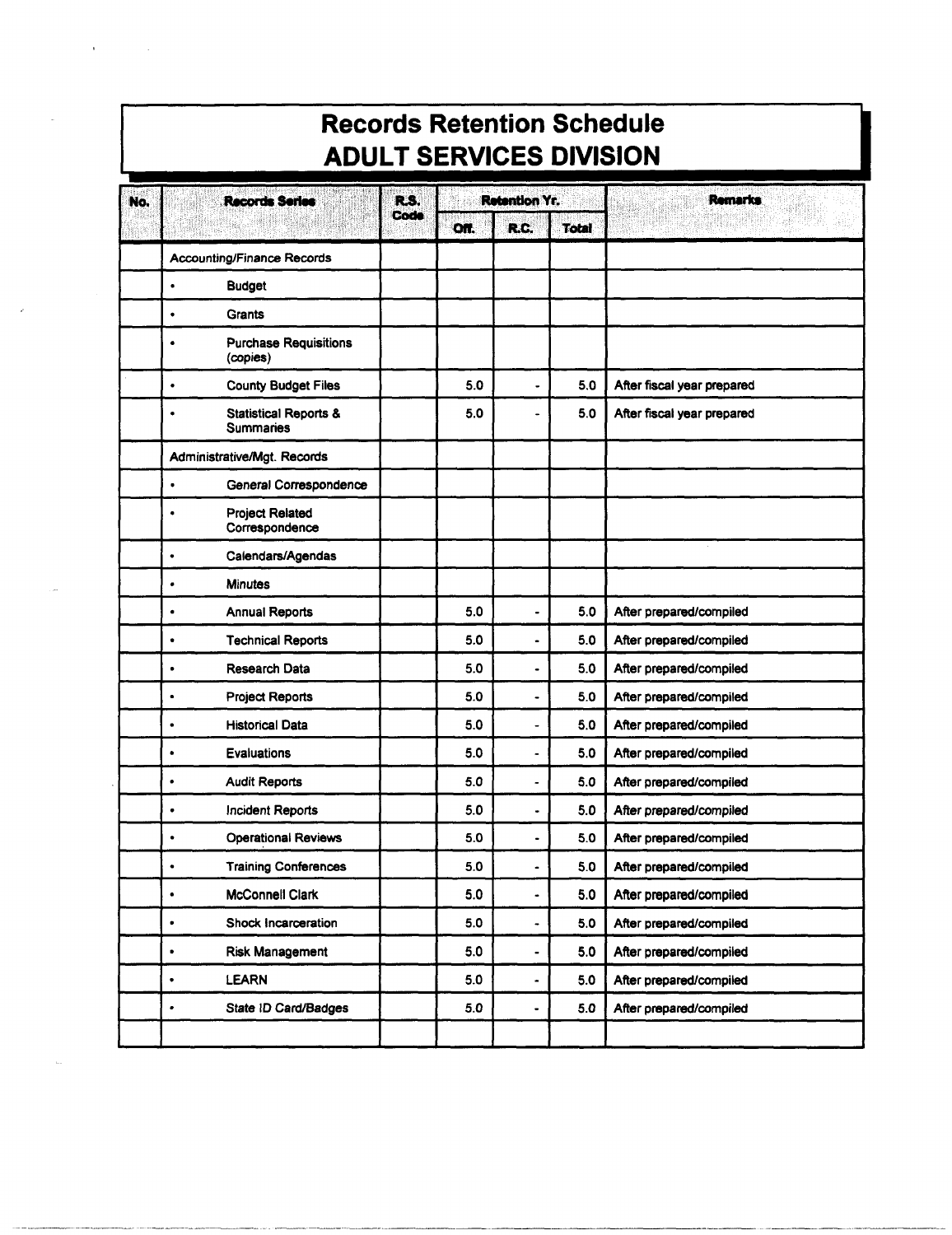| No. | Records Series                                                           | R.S.<br>Code |     | <b>Retention Yr.</b> |       | ۱.<br>Remarks<br>W.        |
|-----|--------------------------------------------------------------------------|--------------|-----|----------------------|-------|----------------------------|
|     |                                                                          |              | ON. | R.C.                 | Total | s.                         |
|     | <b>Human Resources Records</b>                                           |              |     |                      |       |                            |
|     | <b>Personnel Working</b><br>$\bullet$<br>Files                           |              | 2.0 | $\ddot{\phantom{0}}$ | 2.0   | 29 CFR 1602.31             |
|     | Applications, Interview,<br>$\bullet$<br>Selection, Hiring,<br>Promotion |              | 2.0 | $\ddot{\phantom{1}}$ | 2.0   | 29 CFR 1602.31             |
|     | Legal/Legislative Records                                                |              |     |                      |       |                            |
|     | Program/Project Records                                                  |              |     |                      |       |                            |
|     | <b>Adult Intensive</b><br>$\bullet$<br>Probation                         |              | 5.0 | $\ddot{\phantom{0}}$ | 5.0   | After fiscal year prepared |
|     | Closing, Reports,<br>$\bullet$<br><b>Summaries</b>                       |              | 5.0 | $\ddot{\phantom{0}}$ | 5.0   | After fiscal year prepared |
|     | <b>Statistics</b><br>$\bullet$                                           |              | 5.0 | $\ddot{\phantom{0}}$ | 5.0   | After fiscal year prepared |
|     | <b>Budget Estimates,</b><br>$\bullet$<br><b>Summaries</b>                |              | 5.0 | ٠                    | 5.0   | After fiscal year prepared |
|     | <b>Adult State Aid</b><br>$\bullet$<br>Enhancement                       |              | 5.0 | $\ddot{\phantom{0}}$ | 5.0   | After fiscal year prepared |
|     | <b>Drug Enforcement</b><br>٠<br>Account                                  |              | 5.0 | $\blacksquare$       | 5.0   | After fiscal year prepared |
|     | <b>Community Punishment</b><br>$\bullet$<br>Program                      |              | 5.0 | $\ddot{\phantom{1}}$ | 5.0   | After fiscal year prepared |
|     | <b>Probation Services</b><br>$\bullet$<br>Fees                           |              | 5.0 | $\ddot{\phantom{0}}$ | 5.0   | After fiscal year prepared |
|     | Drug Treatment &<br>$\bullet$<br><b>Education Fund</b>                   |              | 5.0 | $\overline{a}$       | 5.0   | After fiscal year prepared |
|     | <b>Transferred Youth</b><br>$\bullet$<br>(JPSF)                          |              | 5.0 | $\frac{1}{2}$        | 5.0   | After fiscal year prepared |
|     | Interstate Compact<br>$\bullet$                                          |              | 5.0 | ä,                   | 5.0   | After fiscal year prepared |
|     | Comprehensive<br>٠<br>Enforcement                                        |              | 5.0 | $\overline{a}$       | 5.0   | After fiscal year prepared |
|     | <b>UA</b><br>$\bullet$                                                   |              | 5.0 | $\blacksquare$       | 5.0   | After fiscal year prepared |

 $\overline{\phantom{a}}$ 

J.

 $\ddot{\phantom{0}}$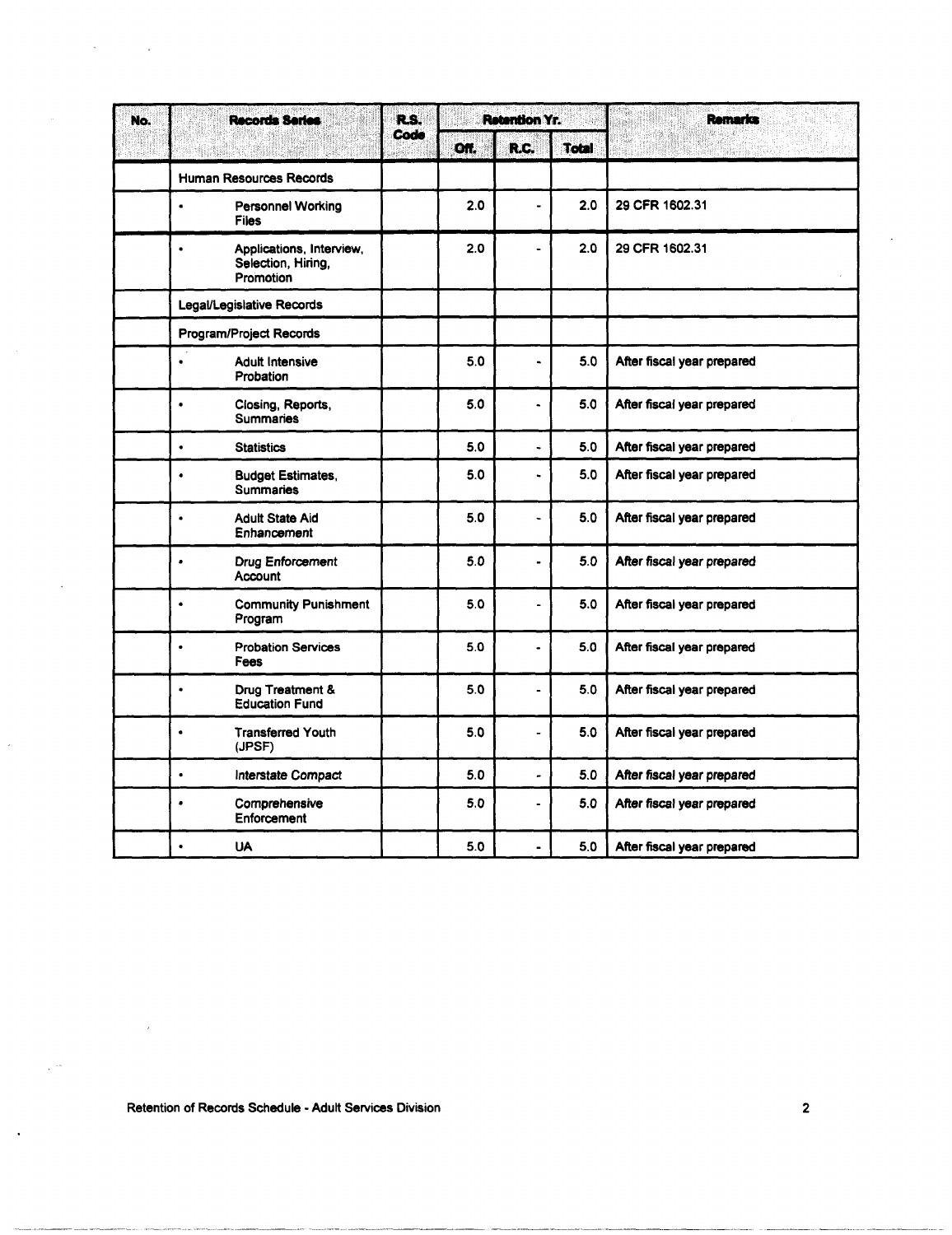#### **Records Retention Schedule CERTIFICATION AND LICENSING DIVISION**

| No. | <b>Records Series</b>                                                                                                                                         | R.S.<br>Code |           | <b>Retention Yr.</b> |              | <b>Remarks</b>                                                                                                   |
|-----|---------------------------------------------------------------------------------------------------------------------------------------------------------------|--------------|-----------|----------------------|--------------|------------------------------------------------------------------------------------------------------------------|
|     |                                                                                                                                                               |              | <b>OM</b> | R.C.                 | <b>Total</b> |                                                                                                                  |
|     | <b>Admissions (Admission of</b><br><b>Attorneys to the State Bar)</b>                                                                                         |              |           |                      |              | Rule 37, Rules of the Supreme Court                                                                              |
|     | $\bullet$<br><b>Administrative Files</b>                                                                                                                      |              | 2.0       | 5.0                  | 7.0          | After fiscal year created or received.                                                                           |
|     | <b>Applicant Files</b><br>$\bullet$                                                                                                                           |              | 1.0       | 6.0                  | 7.0          | After last activity or admission to the State Bar.<br>State Archives is to return file to the AOC for<br>review. |
|     | <b>Certification/Licensing</b><br>Programs (Confidential<br>Intermediary, Court Reporters,<br><b>Private Fiduciary and Private</b><br><b>Process Servers)</b> |              |           |                      |              |                                                                                                                  |
|     | <b>Confidential Intermediary</b><br>Program                                                                                                                   |              |           |                      |              | <b>ARS §8-134</b>                                                                                                |
|     | <b>Administrative Hearing</b><br>$\bullet$<br><b>Materials</b>                                                                                                |              | Perm      | $\blacksquare$       | Perm         | Permanent                                                                                                        |
|     | <b>Administrative Files</b><br>$\bullet$                                                                                                                      |              | 2.0       | 5.0                  | 7.0          | After fiscal year created or received.                                                                           |
|     | Confidential<br>$\bullet$<br>Intermediaries -<br>Program Files                                                                                                |              | 2.0       | 5.0                  | 7.0          | After date of expiration of certification.                                                                       |
|     | Training<br>$\bullet$<br>Manual/Materials                                                                                                                     |              | 3.0       | $\blacksquare$       | 3.0          | Or until superseded.                                                                                             |
|     | <b>Court Reporter Program</b>                                                                                                                                 |              |           |                      |              | ARS Title 32, Chapter 40                                                                                         |
|     | <b>Administrative Hearing</b><br>$\bullet$<br><b>Materials</b>                                                                                                |              | Perm      |                      | Perm         | Permanent                                                                                                        |
|     | <b>Administrative Files</b><br>$\bullet$                                                                                                                      |              | 2.0       | 5.0                  | 7.0          | After fiscal year created or received.                                                                           |
|     | Court Reporter<br>٠<br><b>Certification Files</b>                                                                                                             |              | 2.0       | 3.0                  | 7.0          | After date of expiration of certification.                                                                       |
|     | Training<br>$\bullet$<br>Manual/Materials                                                                                                                     |              | 3.0       |                      | 3.0          | Or until superseded.                                                                                             |
|     | <b>Private Fiduciary Program</b>                                                                                                                              |              |           |                      |              | ARS §14-5651                                                                                                     |
|     | <b>Administrative Hearing</b><br>$\bullet$<br><b>Materials</b>                                                                                                |              | Perm      | $\bullet$            | Perm         | Permanent                                                                                                        |
|     | <b>Administrative Files</b><br>$\bullet$                                                                                                                      |              | 2.0       | 5.0                  | 7.0          | After fiscal year created or received.                                                                           |
|     | Private Fiduciary<br>$\bullet$<br>Certification Files                                                                                                         |              | 2.0       | 5.0                  | 7.0          | After date of refusal or expiration of certification.                                                            |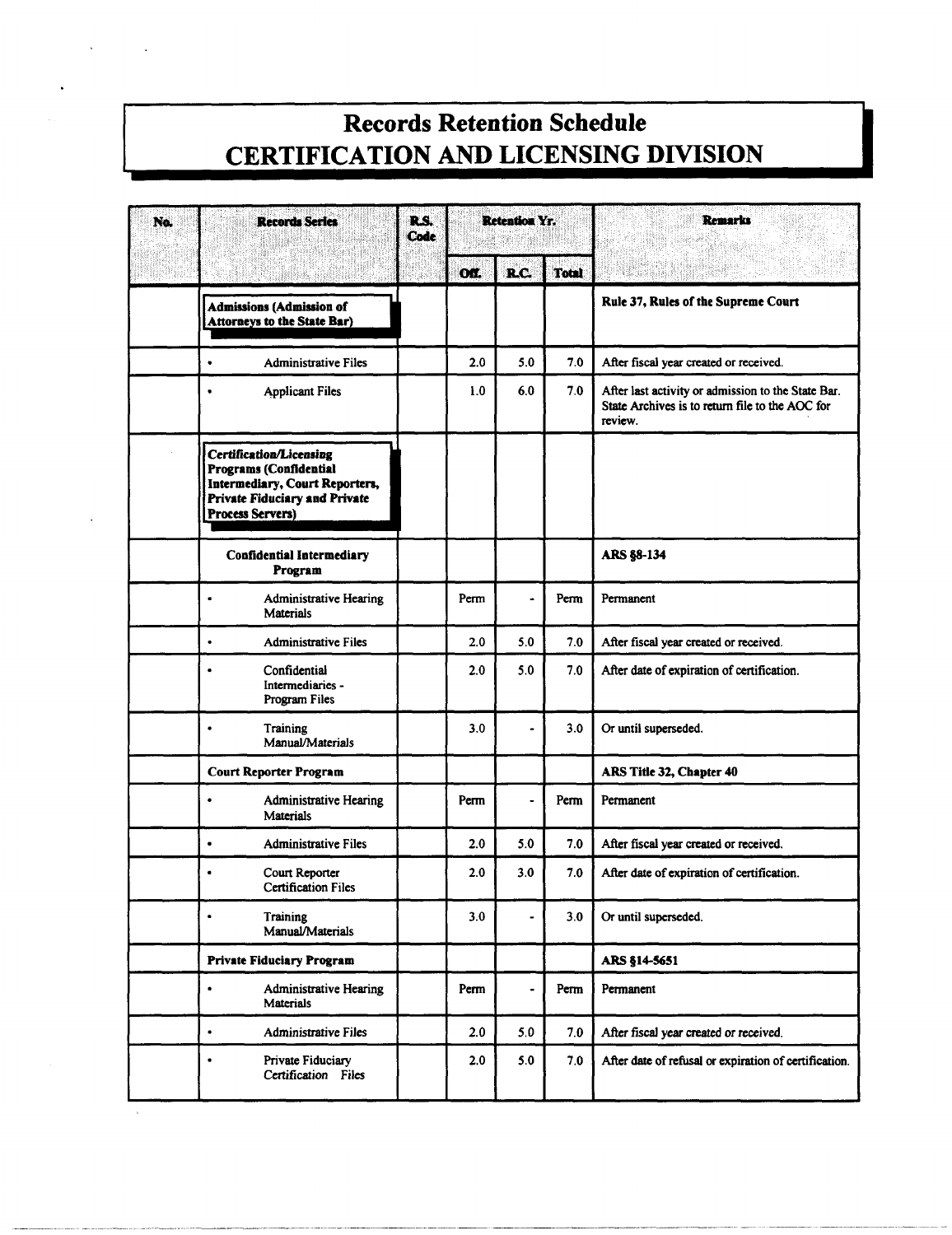| Training<br>$\bullet$<br>Manual/Materials                                                                                               | 3.0                      |                | 3.0                   | Or until superseded.                                                                                                                   |
|-----------------------------------------------------------------------------------------------------------------------------------------|--------------------------|----------------|-----------------------|----------------------------------------------------------------------------------------------------------------------------------------|
| Private Process Server Program                                                                                                          |                          |                |                       | ARS §11-445 (H)                                                                                                                        |
| <b>Administrative Hearing</b><br>$\bullet$<br><b>Materials</b>                                                                          | Perm                     | $\blacksquare$ | Perm                  | Permanent                                                                                                                              |
| <b>Administrative Files</b><br>$\bullet$                                                                                                | 2.0                      | 5.0            | 7.0                   | After fiscal year created or received.                                                                                                 |
| <b>Defensive Driving Program</b>                                                                                                        |                          |                |                       | ARS Title 28, Chapter 8, Article 7                                                                                                     |
| <b>Administrative Files</b><br>$\bullet$<br>(including)<br>defunct/decertified<br>schools, school<br>financials, monitoring<br>records) | 2.0                      | 5.0            | 7.0                   | After fiscal year created or received.                                                                                                 |
| <b>Administrative Hearing</b><br>$\bullet$<br><b>Materials</b>                                                                          | Perm                     | ÷              | Perm                  | Permanent                                                                                                                              |
| Catalog Files (sample<br>$\bullet$<br>class handouts)                                                                                   | ٠                        |                | $\tilde{\phantom{a}}$ | Until superseded.                                                                                                                      |
| <b>Instructor Records</b><br>$\bullet$<br>(active)                                                                                      | $\overline{\phantom{0}}$ | $\blacksquare$ | $\ddot{\phantom{1}}$  | As long as active.                                                                                                                     |
| <b>Instructor Records</b><br>$\bullet$<br>(non-active)                                                                                  | 2.0                      |                | 2.0                   | After fiscal year of change.                                                                                                           |
| Training<br>$\bullet$<br>Manuals/Materials                                                                                              | 3.0                      | $\blacksquare$ | 3.0                   | Or until superseded.                                                                                                                   |
| <b>Disciplinary Clerk (Discipline of</b><br>Attorneys)                                                                                  |                          |                |                       | Rules 52, 60, 61, Rules of the Supreme Court                                                                                           |
| Formal Discipline Files<br>$\bullet$                                                                                                    | 2.0                      | 18.0           | Perm.                 | Archives to return to Disciplinary Clerk for<br>review upon expiration of 20 year period.                                              |
| <b>Administrative Files</b><br>٠                                                                                                        | 2.0                      | 5.0            | 7.0                   | After fiscal year created or received, unless<br>required pursuant to Rules 52, 60, 61 or<br>otherwise needed for historical purposes. |
| Training<br>$\bullet$<br>Manuals/Materials                                                                                              | 3.0                      |                | 3.0                   | Or until superseded.                                                                                                                   |

Retention of Records Schedule - Certification and Licensing Division - 12/17/99 2

 $\mathbf{r}$ 

 $\ddot{\phantom{a}}$ 

k.

 $\sim$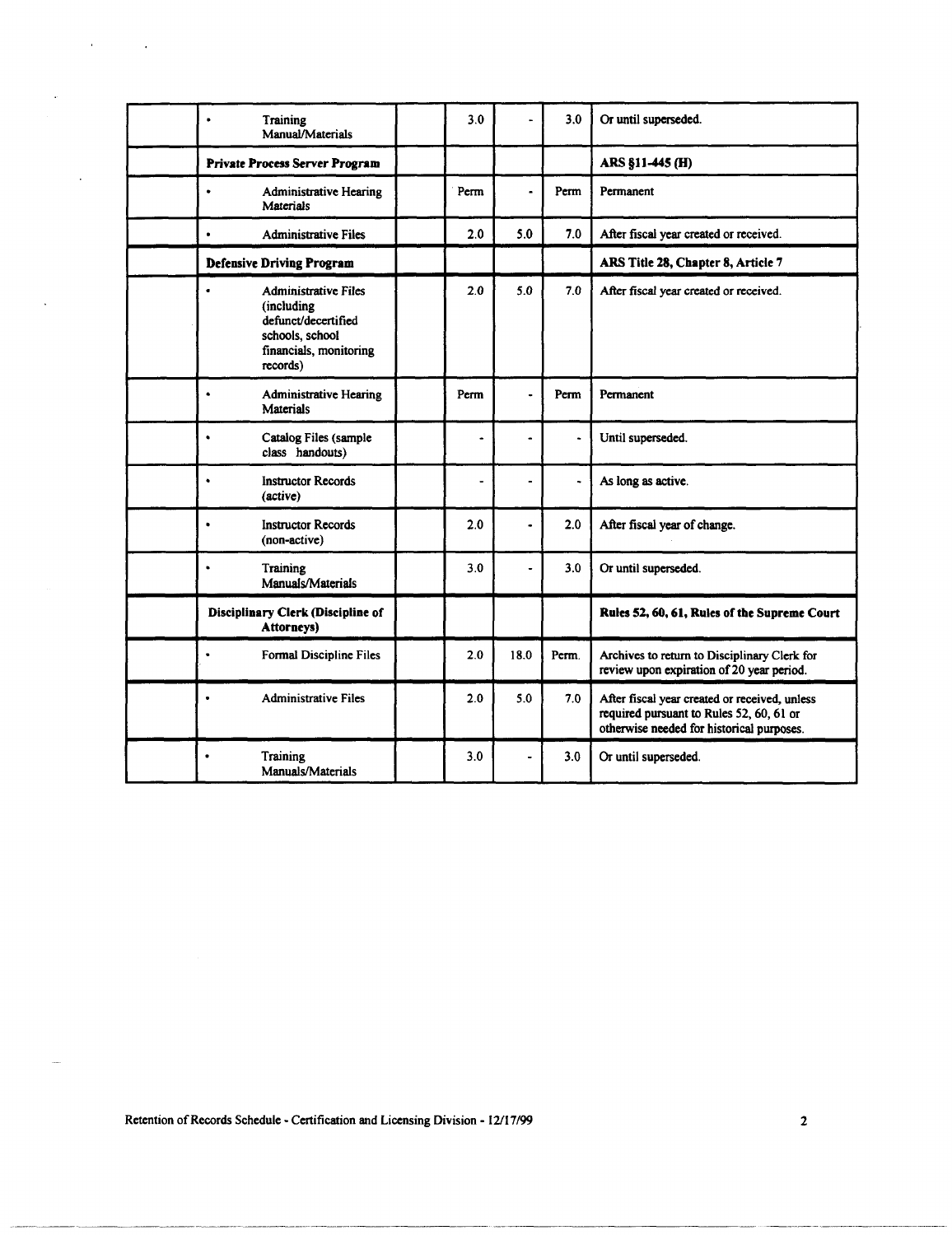## **Records Retention Schedule COURT** SERVICES DIVISION

| No. | <b>Records Series</b>                                                                                           | R.S.<br>Code |                | <b>Retention Yr.</b> |              | <b>Remarks</b>                                                                                                                      |
|-----|-----------------------------------------------------------------------------------------------------------------|--------------|----------------|----------------------|--------------|-------------------------------------------------------------------------------------------------------------------------------------|
|     |                                                                                                                 |              | <b>Office</b>  | <b>R.C</b>           | Total        |                                                                                                                                     |
|     | <b>Administration/ Management Files</b>                                                                         |              |                |                      |              | Court Assistance, Court Projects, Court<br>Operations, Domestic Relations, and Statistics<br>Units. Division Director.              |
|     | General Correspondence/ Memos<br>$\bullet$<br>(Including work papers, final copies,<br>etc)                     |              | $\overline{2}$ |                      | $\mathbf{2}$ | After fiscal year prepared or received. Applies to<br>printed copy. Electronic copy should be kept until<br>reference value served. |
|     | <b>Division Surveys</b><br>$\bullet$                                                                            |              | 1              |                      | 1.           | After entering in statistical data base.                                                                                            |
|     | <b>Research Reports</b><br>$\bullet$                                                                            |              |                |                      |              | Destroy after reference value served.                                                                                               |
|     | <b>Reports of Record Destruction</b><br>$\bullet$                                                               |              | Perm           |                      | Perm         |                                                                                                                                     |
|     | <b>Record Transfer Forms</b><br>$\bullet$                                                                       |              | $\overline{2}$ |                      | 2            | Until records destroyed.                                                                                                            |
|     | <b>Record Retention Schedules</b><br>٠                                                                          |              |                |                      |              | Until superseded.                                                                                                                   |
|     | Accounting/Budget/ Finance                                                                                      |              |                |                      |              |                                                                                                                                     |
|     | <b>Annual Budget</b><br>٠                                                                                       |              | $\overline{2}$ |                      | 2            | After fiscal year prepared.                                                                                                         |
|     | <b>Budget Reports</b><br>$\bullet$                                                                              |              | 1              |                      | 1            | After fiscal year prepared. Monthly reports<br>destroyed when next month received.                                                  |
|     | Cash Receipts<br>$\bullet$                                                                                      |              | $\overline{c}$ | 3                    | 5            | After fiscal year prepared.                                                                                                         |
|     | Contracts<br>$\bullet$                                                                                          |              | 6              |                      | 6            | After fiscal year fulfilled. Also see Administrative<br>Services schedule.                                                          |
|     | <b>Court Services Cash-Flow Reports</b><br>$\bullet$                                                            |              | 2              |                      | 2            | After fiscal year prepared.                                                                                                         |
|     | Debt Set Off Program<br>$\bullet$                                                                               |              | $\overline{2}$ | 3                    | 5            | After fiscal year prepared. ARS §42-133                                                                                             |
|     | <b>Grants Documentation (Requests for</b><br>٠<br>Federal, State, Private Entities,<br>Service Contracts, etc.) |              |                |                      |              |                                                                                                                                     |
|     | Grants received by AOC (includes<br>$\bullet$<br>NCHIP, SJI, etc.)                                              |              |                |                      |              | In accordance with grant contract. See<br>"CONTRACTS" above.                                                                        |
|     | <b>Requests for Proposals</b><br>$\bullet$                                                                      |              |                |                      |              |                                                                                                                                     |
|     | Leave/Attendance Reports (WETR)<br>٠                                                                            |              | 1              |                      | 1.           | After end of fiscal year original submitted to<br>finance. See Finance Records Retention<br>Schedule.                               |
|     | <b>Public Defender Training Fund</b><br>$\bullet$                                                               |              | 2              | 3                    | 5            | After fiscal year prepared. ARS §12-117.                                                                                            |
|     | Revenue Specialist Project Files<br>$\bullet$                                                                   |              | 5              | 5                    | 10           | After fiscal year prepared.                                                                                                         |
|     |                                                                                                                 |              |                |                      |              |                                                                                                                                     |
|     | <b>Domestic Relations Program Files</b>                                                                         |              |                |                      |              |                                                                                                                                     |
|     | <b>Domestic Violence</b><br>٠                                                                                   |              | 5              | $\blacksquare$       | 5            | ARS §12-1809, 13-3601, VAWA 18USC §265<br>et.seq.                                                                                   |
|     | <b>Child Support Guidelines</b><br>$\bullet$                                                                    |              | 4              | 2                    | 6            | ARS §25-320                                                                                                                         |

Records Retention Schedule - Court Services Division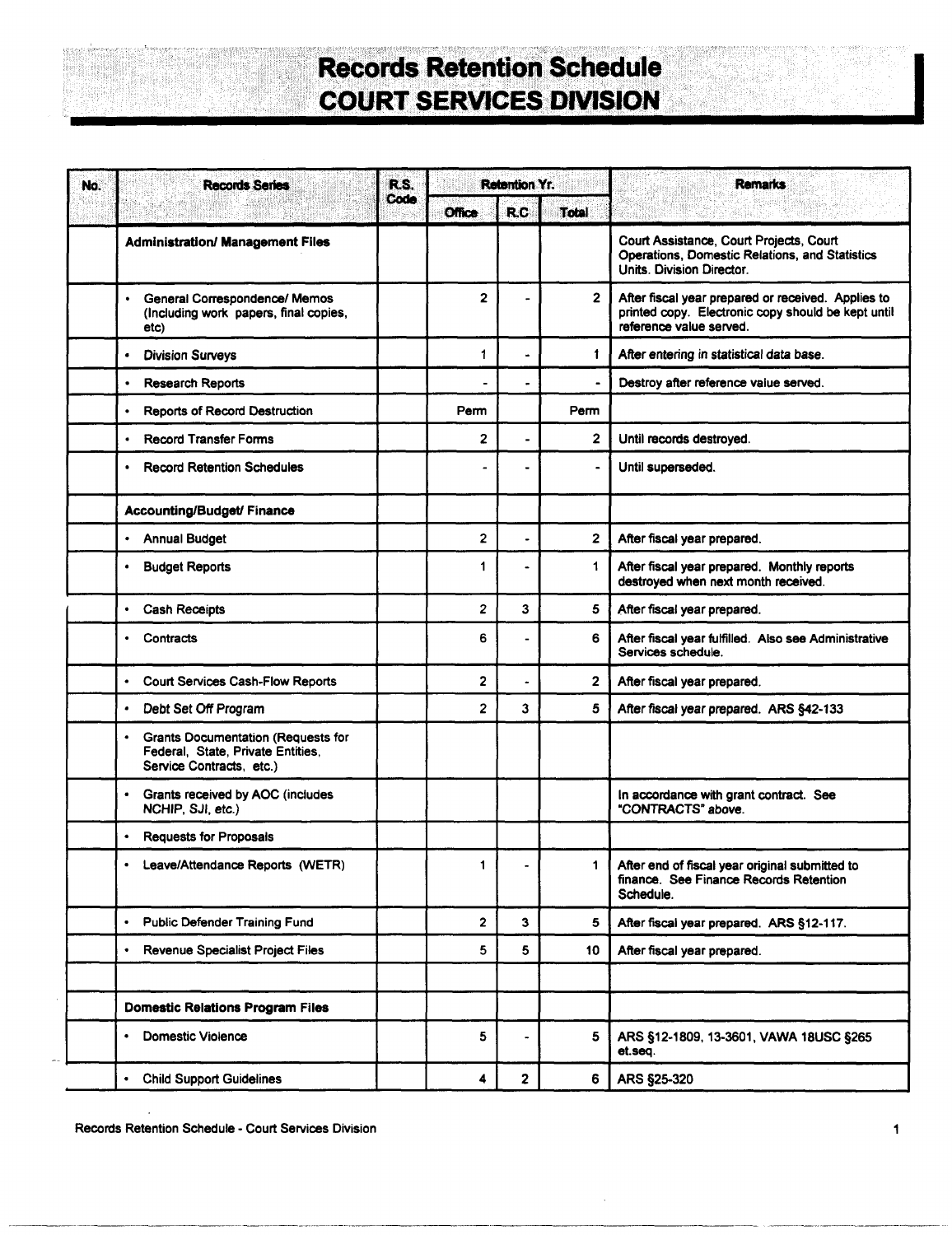| <b>Records Series</b><br>No.                                                                                          | R.S.<br>Code | Retention Yr.  |                         |                | <b>Remarks</b>                                                                                                                               |
|-----------------------------------------------------------------------------------------------------------------------|--------------|----------------|-------------------------|----------------|----------------------------------------------------------------------------------------------------------------------------------------------|
|                                                                                                                       |              | <b>Office</b>  | <b>R.C</b>              | <b>Total</b>   |                                                                                                                                              |
| <b>Expedited Processing Plans for</b><br>٠<br><b>Superior Court</b>                                                   |              | Perm           |                         | Perm           | 45CFR302.56, 42USC666A2, ARS §25-326                                                                                                         |
| Judicial Education (conferences)                                                                                      |              | $\overline{2}$ | $\ddot{\phantom{1}}$    | $\overline{2}$ | 2 years from creation.                                                                                                                       |
| Parent Education (county plans)<br>$\bullet$                                                                          |              | Perm           |                         | Perm           | ARS §25-351 thru 25-355, A O 96-32, Permanent<br>until changed by law.                                                                       |
| <b>Victims' Rights</b><br>٠                                                                                           |              | Perm           |                         | Perm           | ARS §13-4401 et. Seq.                                                                                                                        |
|                                                                                                                       |              |                |                         |                |                                                                                                                                              |
| <b>External, Review Reports</b>                                                                                       |              | 4              | 1                       | 5              | After fiscal year received or superseded.                                                                                                    |
| <b>Policy Memos and Position Papers</b><br>٠                                                                          |              | Perm           | ٠                       | Perm           | Or Until superceded                                                                                                                          |
| <b>Procedure Manuals</b><br>$\bullet$                                                                                 |              |                |                         | $\blacksquare$ | Destroy after reference value served.                                                                                                        |
| <b>Published Reports</b><br>٠                                                                                         |              |                |                         |                | Destroy after reference value served or when<br>superseded by new report.                                                                    |
| <b>Special Projects</b><br>$\bullet$                                                                                  |              | $\blacksquare$ |                         |                | Destroy after reference value served.                                                                                                        |
| Statistical Reports Monthly/Quarterly/<br>Annually                                                                    |              | 1              |                         | $\mathbf 1$    | After data report published.                                                                                                                 |
| Expenditure, Revenue, Personnel<br><b>Surveys</b>                                                                     |              | 1              | $\blacksquare$          | 1              | Destroy after data report published.                                                                                                         |
|                                                                                                                       |              |                |                         |                |                                                                                                                                              |
| <b>FACTS (Court Operations)</b>                                                                                       |              |                |                         |                |                                                                                                                                              |
| Data Base Files<br>٠                                                                                                  |              | 3              |                         | 3              | Or until superseded.                                                                                                                         |
| <b>Table Updates</b><br>$\bullet$                                                                                     |              | 3              |                         | 3              | Or until superseded.                                                                                                                         |
| <b>Testing Material</b><br>$\bullet$                                                                                  |              | 3              |                         | 3              | Or until superseded.                                                                                                                         |
| <b>Training Manuals/Materials</b><br>$\bullet$                                                                        |              | 3              |                         | 3              | Or until superseded.                                                                                                                         |
|                                                                                                                       |              |                |                         |                |                                                                                                                                              |
| <b>Grant Requests</b>                                                                                                 |              |                |                         |                |                                                                                                                                              |
| <b>Case Processing Assistance Fund</b><br>$\bullet$<br>(CPAF)                                                         |              | 2              | 3                       | 5              | After fiscal year prepared.                                                                                                                  |
| <b>Case Processing Grants</b><br>$\bullet$                                                                            |              | 5              |                         | 5              | After termination of Grant - ARS §35-214.                                                                                                    |
| Inactive JCEF/TCPF records (3rd Floor)<br>$\bullet$                                                                   |              | 3              | $\overline{\mathbf{c}}$ | 5              | After annual or final report submitted.                                                                                                      |
| <b>Judicial Collection Enhancement</b><br>Fund/Traffic Case Processing Fund<br>(JCEF/TCPF)                            |              | 3              | $\overline{2}$          | 5              | After fiscal year prepared.                                                                                                                  |
|                                                                                                                       |              |                |                         |                |                                                                                                                                              |
| <b>Public Meetings</b>                                                                                                |              |                |                         |                |                                                                                                                                              |
| Committees and Task-Force - Agenda<br>$\bullet$<br>and Minutes (of the AJC and Supreme<br>Court standing committees.) |              | Perm           |                         | Perm           | Permanent or until ordered destroyed by<br>AJC/Supreme Court. (Notes/working papers, etc.<br>may be destroyed after reference value served.) |
| Ad Hoc Committees/Task Forces<br>$\bullet$                                                                            |              | 2              | ä,                      | $\overline{2}$ | After final report issued.                                                                                                                   |
| <b>Final Reports</b><br>$\bullet$                                                                                     |              | 5              |                         | 5.             | Or until reference value served.                                                                                                             |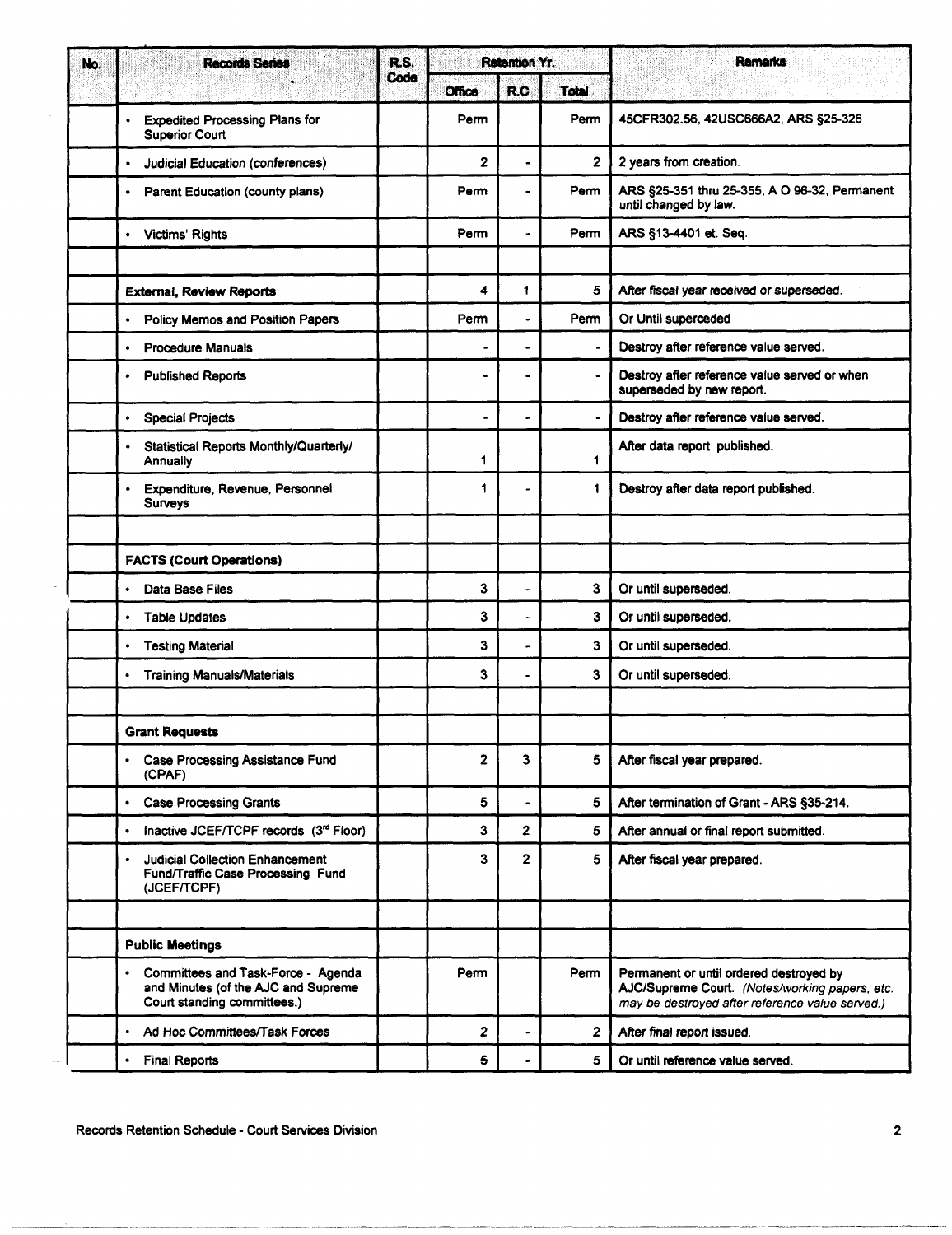| No. | <b>Records Series</b>                                  |      |                | <b>Retention Yr.</b> |              | <b>Remarks</b>                          |
|-----|--------------------------------------------------------|------|----------------|----------------------|--------------|-----------------------------------------|
|     |                                                        | Code | <b>Office</b>  | <b>R.C.</b>          | <b>Total</b> |                                         |
|     |                                                        |      |                |                      |              |                                         |
|     | Reference Material/Research                            |      |                |                      |              |                                         |
|     | <b>Administrative Orders</b><br>٠                      |      |                |                      |              | Until superseded or ordered destroyed.  |
|     | <b>Annual Reports</b><br>٠                             |      | 5              | 5                    | 10           | After fiscal year prepared.             |
|     | <b>Compliance Checklists</b><br>٠                      |      | 3              | $\overline{2}$       | 5            | After fiscal year prepared.             |
|     | <b>Confidential Reports</b><br>٠                       |      | $\blacksquare$ |                      |              | Destroyed after reference value served. |
|     | Court Answer Line Database<br>$\bullet$<br>Information |      | 3              |                      | 3            | After fiscal year prepared.             |
|     | Court Operational Review/Evaluation<br>٠               |      |                |                      |              | Until superseded.                       |
|     | <b>External Review Reports</b><br>٠                    |      | 3              | $\blacksquare$       | 3            |                                         |
|     | <b>Minimum Accounting Standards</b><br>٠               |      | 3              | ۰                    | 3            | After fiscal year received.             |
|     |                                                        |      |                |                      |              |                                         |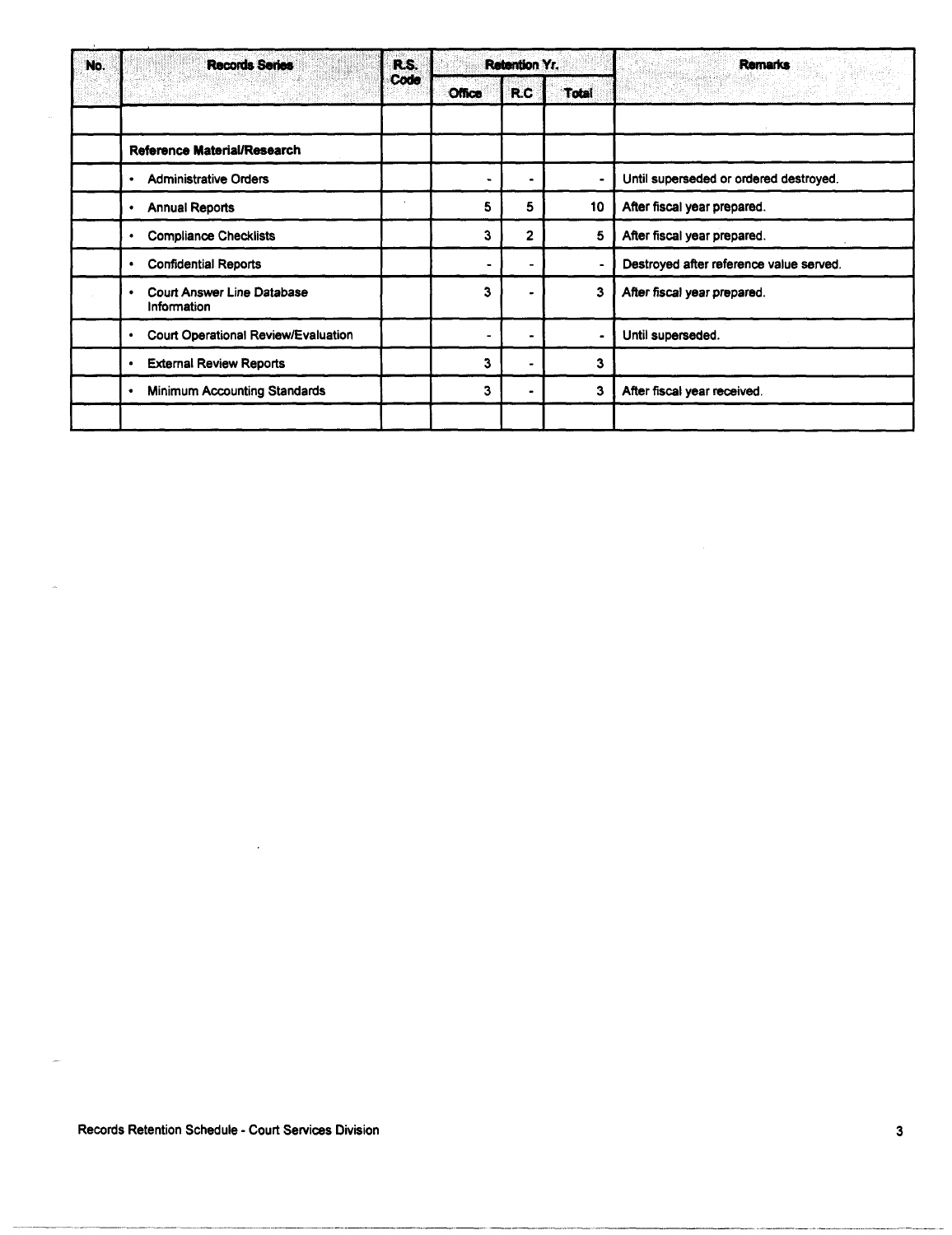| DEPENDENT CHILDREN SERVICES DIVISION |                                                               |      |               |                      |                |                                 |  |  |  |
|--------------------------------------|---------------------------------------------------------------|------|---------------|----------------------|----------------|---------------------------------|--|--|--|
| No.                                  | R.S.                                                          |      | Retention Yr. |                      | <b>Remarks</b> |                                 |  |  |  |
|                                      |                                                               | Code | <b>DAT</b>    | R.C.                 | <b>Total</b>   |                                 |  |  |  |
|                                      | <b>Accounting/Finance Records</b>                             |      |               |                      |                |                                 |  |  |  |
|                                      | $\bullet$<br><b>Budget Files</b>                              |      | 2.0           | 3.0                  | 5.0            | After fiscal year prepared      |  |  |  |
|                                      | <b>Purchase</b><br>$\bullet$<br><b>Requisitions</b>           |      | 2.0           |                      | 2.0            | Not archived                    |  |  |  |
|                                      | Administrative/Mgt. Records                                   |      |               |                      |                |                                 |  |  |  |
|                                      | $\bullet$<br><b>Personnel Files</b>                           |      |               |                      |                | Shred at employee's termination |  |  |  |
|                                      | General<br>$\bullet$<br>Correspondence                        |      | 2.0           | 3.0                  | 5.0            | After calendar year completed   |  |  |  |
|                                      | $\bullet$<br><b>Reports</b>                                   |      | 1.0           | 4.0                  | 5.0            | After calendar year completed   |  |  |  |
|                                      | RANCE COMPANY<br><b>TYMMARTING</b>                            |      |               |                      |                |                                 |  |  |  |
|                                      | Administrative/Mgt. Records                                   |      |               |                      |                |                                 |  |  |  |
|                                      | <b>State Board</b><br>$\bullet$<br>Meetings. &<br>Commissions |      | 1.0           | 4.0                  | 5.0            | After calendar year completed   |  |  |  |
|                                      | $\bullet$<br><b>FCRB Annual Report</b>                        |      | 1.0           | 4.0                  | 5.0            | After calendar year completed   |  |  |  |
|                                      | <b>Board Member Files</b><br>$\bullet$                        |      | .5            | 4.5                  | 5.0            | After member's resignation      |  |  |  |
|                                      | Appointment<br>$\bullet$<br>Information                       |      | 1.0           | 4.                   | 5.0            | After calendar year completed   |  |  |  |
|                                      | $\bullet$<br><b>Training Manuals</b>                          |      |               | $\ddot{\phantom{0}}$ | ÷.             | Not archived                    |  |  |  |
|                                      | <b>Case Files</b>                                             |      |               |                      |                |                                 |  |  |  |
|                                      | Case Information<br>$\bullet$                                 |      | .5            | 9.5                  | 10.0           | After month dismissed           |  |  |  |
|                                      | THE R. P. LEWIS CO., LANSING MICH.<br>TTPPPF NS               |      |               |                      |                |                                 |  |  |  |
|                                      | Administrative/Mgt. Records                                   |      |               |                      |                |                                 |  |  |  |
|                                      | <b>Board Member</b><br>$\bullet$<br>Information               |      | 1.0           | $\overline{a}$       | 1.0            | Official record in Phoenix.     |  |  |  |

**Records Retention Schedule** 

Records Retention Schedule - Dependent Children Services Division

 $\ddot{\phantom{0}}$ 

 $\mathbf{r}$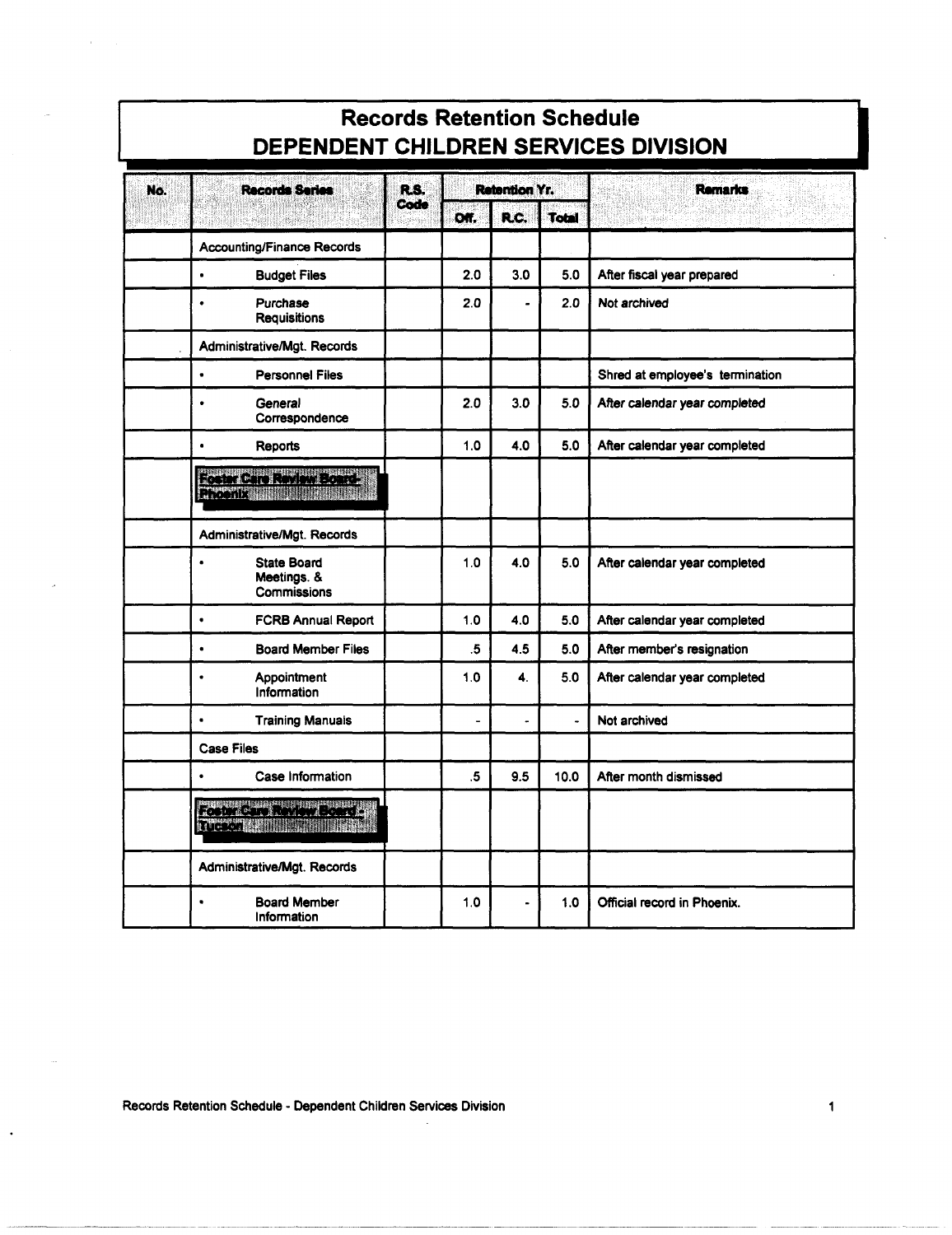| No. | <b>Records Series</b>                                                        | R.S. |      | <b>Retention Yr.</b> |                | Remarks                         |
|-----|------------------------------------------------------------------------------|------|------|----------------------|----------------|---------------------------------|
|     |                                                                              | Code | Off. | R.C.                 | <b>Total</b>   |                                 |
|     | <b>Personnel Files</b><br>٠                                                  |      | ۰    |                      |                | Shred at employee's termination |
|     | <b>Budget Files</b><br>٠                                                     |      | 1.0  | ۵                    | 1.0            | Official record in Phoenix      |
|     | Purchase<br>$\bullet$<br><b>Requisitions</b>                                 |      | 1.0  | $\blacksquare$       | 1.0            | Official record in Phoenix      |
|     | Contract                                                                     |      |      |                      | $\blacksquare$ | Official record in Phoenix      |
|     | <b>Case Files</b>                                                            |      | .5   | 9.5                  | 10.0           | After month dismissed           |
|     | <b>BASES</b>                                                                 |      |      |                      |                |                                 |
|     | <b>Accounting/Finance Records</b>                                            |      |      |                      |                |                                 |
|     | <b>County Financial</b><br>$\bullet$<br><b>Records</b>                       |      | 5.0  | 5.0                  | 10.0           | After fiscal year end           |
|     | Purchase<br><b>Requisition (Finance</b><br>is Office of Record)              |      | 2.0  |                      | 2.0            | Not archived                    |
|     | <b>Collaring Critical</b>                                                    |      |      |                      |                |                                 |
|     | <b>Accounting/Finance Records</b>                                            |      |      |                      |                |                                 |
|     | <b>County Financial</b><br>$\bullet$<br><b>Records</b>                       |      | 5.0  | 5.0                  | 10.0           | After fiscal year end           |
|     | Purchase<br>$\bullet$<br><b>Requisition (Finance</b><br>is Office of Record) |      | 2.0  |                      | 2.0            | Not archived                    |

Records Retention Schedule - Dependent Children Services Division

ana ang pag

 $\mathbf{A}^{(1)}$  and  $\mathbf{A}^{(2)}$  and  $\mathbf{A}^{(3)}$ 

l,

 $\ddot{\phantom{1}}$ 

i<br>Seriaa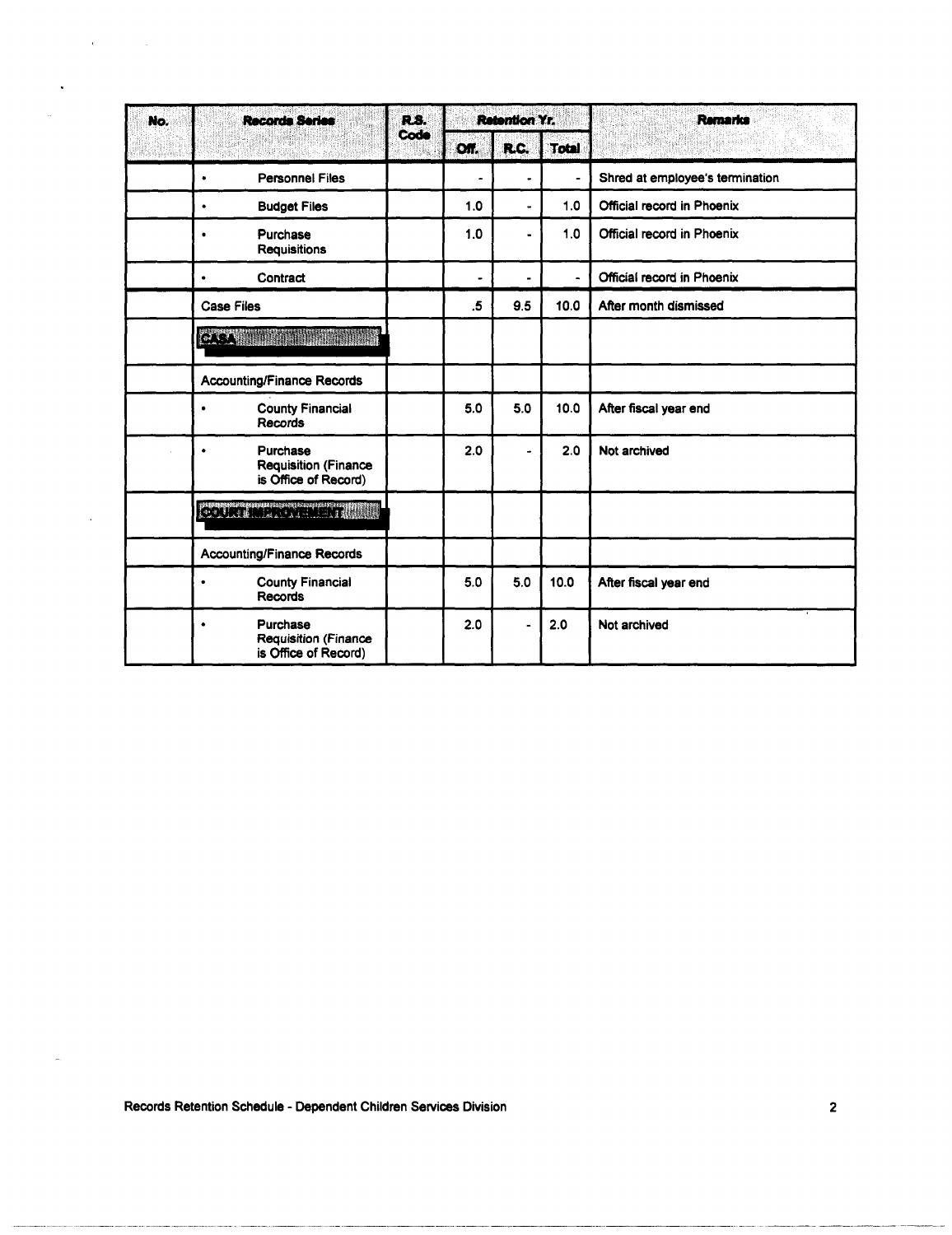| <b>EDUCATION SERVICES DIVISION</b> |                                                                                       |      |      |                          |              |                                       |  |  |  |  |
|------------------------------------|---------------------------------------------------------------------------------------|------|------|--------------------------|--------------|---------------------------------------|--|--|--|--|
| Records Series<br>R.S.<br>No.      |                                                                                       |      |      | <b>Retention Yr.</b>     |              | <b>Remarks</b>                        |  |  |  |  |
|                                    |                                                                                       | Code | Off. | R.C.                     | <b>Total</b> |                                       |  |  |  |  |
|                                    | <b>Accounting/Finance Records</b>                                                     |      |      |                          |              |                                       |  |  |  |  |
|                                    | ٠<br><b>Budget</b>                                                                    |      | 3.0  | ÷.                       | 3.0          | After calendar year prepared          |  |  |  |  |
|                                    | Requests for<br>۰<br><b>Financial Assistance</b><br>(official document)               |      | 3.0  |                          | 3.0          | After calendar year prepared          |  |  |  |  |
|                                    | <b>Grants Requests</b><br>$\bullet$                                                   |      | 3.0  | $\overline{\phantom{a}}$ | 3.0          | After calendar year prepared          |  |  |  |  |
|                                    | Administrative/Mgt. Records                                                           |      |      |                          |              |                                       |  |  |  |  |
|                                    | $\bullet$<br>Agendas                                                                  |      | 3.0  | ۰                        | 3.0          |                                       |  |  |  |  |
|                                    | General<br>$\bullet$<br>Correspondence                                                |      | 3.0  |                          | 3.0          |                                       |  |  |  |  |
|                                    | $\bullet$<br><b>WETR</b>                                                              |      | 2.0  | 1.0                      | 3.0          | 29 CFR516.2                           |  |  |  |  |
|                                    | <b>Staff Meeting</b><br>$\bullet$<br><b>Minutes</b>                                   |      | 3.0  | ٠                        | 3.0          |                                       |  |  |  |  |
|                                    | <b>Faculty Skills</b><br>$\bullet$<br><b>Development Files</b><br>(official document) |      | 3.0  |                          | 3.0          |                                       |  |  |  |  |
|                                    | <b>Accreditation (official</b><br>$\bullet$<br>document)                              |      | 3.0  |                          | 3.0          |                                       |  |  |  |  |
|                                    | Human Resources Records                                                               |      |      |                          |              |                                       |  |  |  |  |
|                                    | <b>Personnel Files</b><br>$\bullet$                                                   |      | 3.0  |                          | 3.0          | After calendar year prepared (copies) |  |  |  |  |
|                                    | <b>COJET</b><br>$\bullet$                                                             |      | 5.0  |                          | 5.0          | After calendar year prepared (copies) |  |  |  |  |
|                                    | Interview, Selection,<br>$\bullet$<br>Hiring, Promotion<br><b>Files</b>               |      | 2.0  |                          | 2.0          | 29 CFR1602-31                         |  |  |  |  |
|                                    | Program Files (all official<br>documents)                                             |      |      |                          |              |                                       |  |  |  |  |
|                                    | Council on Judicial<br>٠<br><b>Education &amp; Training</b><br><b>Files</b>           |      | 5.0  |                          | 5.0          | After calendar year prepared          |  |  |  |  |
|                                    | Judicial Staff<br>٠<br>Education<br>Committee                                         |      | 3.0  | ۰                        | 3.0          |                                       |  |  |  |  |
|                                    | Judicial College of<br>$\bullet$<br>Arizona                                           |      | 3.0  |                          | 3.0          |                                       |  |  |  |  |
|                                    | Committee on<br>$\bullet$<br><b>Probation Education</b>                               |      | 3.0  |                          | 3.0          |                                       |  |  |  |  |

# **Records Retention Schedule**

Records Retention Report - Education Services Division

 $\mathbf{1}$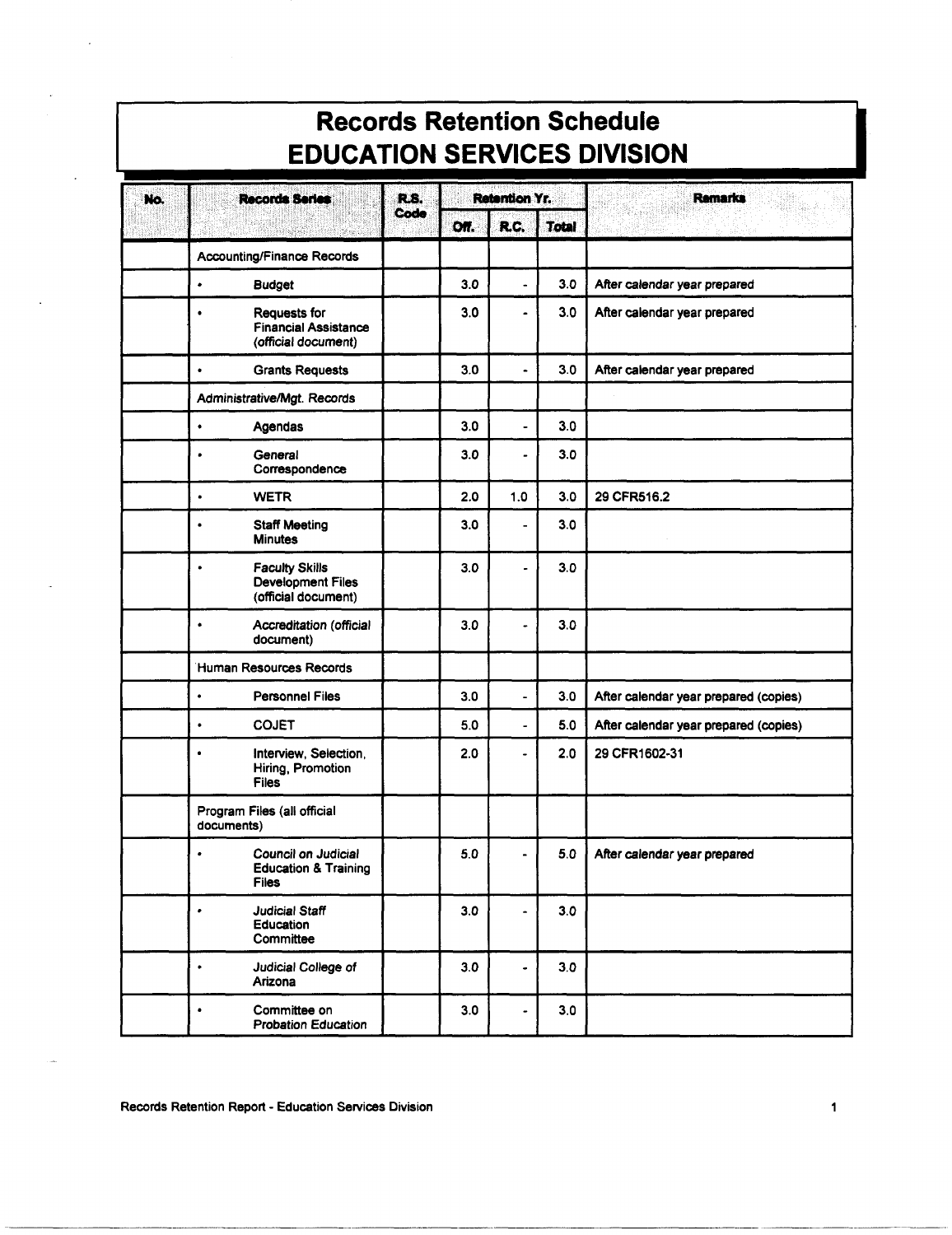| <b>EXECUTIVE OFFICE</b> |                                                           |             |      |                |              |                                                              |  |  |  |  |
|-------------------------|-----------------------------------------------------------|-------------|------|----------------|--------------|--------------------------------------------------------------|--|--|--|--|
| No.                     | <b>Records Series</b>                                     | <b>R.S.</b> |      | Retention Yr.  |              | <b>Remarks</b>                                               |  |  |  |  |
|                         |                                                           | Code        | Off. | R.C.           | <b>Total</b> |                                                              |  |  |  |  |
|                         | <b>Accounting/Finance Records</b>                         |             |      |                |              |                                                              |  |  |  |  |
|                         | Purchase<br>٠<br><b>Requisitions</b>                      |             | 5.0  |                | 5.0          |                                                              |  |  |  |  |
|                         | Administrative/Mgt. Records                               |             |      |                |              |                                                              |  |  |  |  |
|                         | General<br>٠<br>Correspondence                            |             | 5.0  | $\blacksquare$ | 5.0          | After calendar year prepared                                 |  |  |  |  |
|                         | Reports<br>$\bullet$                                      |             | 5.0  | ٠              | 5.0          | After calendar year prepared                                 |  |  |  |  |
|                         | <b>Judicial Council</b><br>$\bullet$<br>Correspondence    |             | 5.0  | ٠              | 5.0          | After calendar year prepared                                 |  |  |  |  |
|                         | Supreme Court<br>$\bullet$<br>Justices'<br>Correspondence |             | 5.0  | ٠              | 5.0          | After calendar year prepared                                 |  |  |  |  |
|                         | <b>AOC Division</b><br>$\bullet$<br>Correspondence        |             | 5.0  | ٠              | 5.0          | After calendar year prepared                                 |  |  |  |  |
|                         | Misc.<br>$\bullet$<br>Correspondence                      |             | 7.0  | ä,             | 7.0          | (Administrative Director's<br>correspondence)                |  |  |  |  |
|                         | Human Resources Records                                   |             |      |                |              |                                                              |  |  |  |  |
|                         | <b>Personnel Working</b><br>$\bullet$<br><b>Files</b>     |             | 5.0  | $\bullet$      | 5.0          |                                                              |  |  |  |  |
|                         | Legislative Records                                       |             |      |                |              |                                                              |  |  |  |  |
|                         | Legislative<br>$\bullet$<br>Correspondence                |             | 1.0  | 4.0            | 5.0          | After legislative session ends                               |  |  |  |  |
|                         | Senate/House Bills<br>$\bullet$                           |             | 1.0  | 4.0            | 5.0          | After legislative session ends                               |  |  |  |  |
|                         | Legislative Update<br>٠                                   |             | 1.0  | 4.0            | 5.0          | After legislative session ends                               |  |  |  |  |
|                         | Legislative<br>٠<br>Implementation                        |             | 1.0  | 4.0            | 5.0          | After legislative session ends                               |  |  |  |  |
|                         | Legislative<br>$\bullet$<br>Proposals                     |             | 1.0  | 4.0            | 5.0          | After legislative session ends                               |  |  |  |  |
|                         | <b>Public Information</b>                                 |             |      |                |              |                                                              |  |  |  |  |
|                         | Correspondence<br>$\bullet$                               |             | 5.0  | ٠              | 5.0          | Annual Reports Bench Press - after<br>calendar year prepared |  |  |  |  |

 $\sim$   $\sim$ 

**Records Retention Schedule**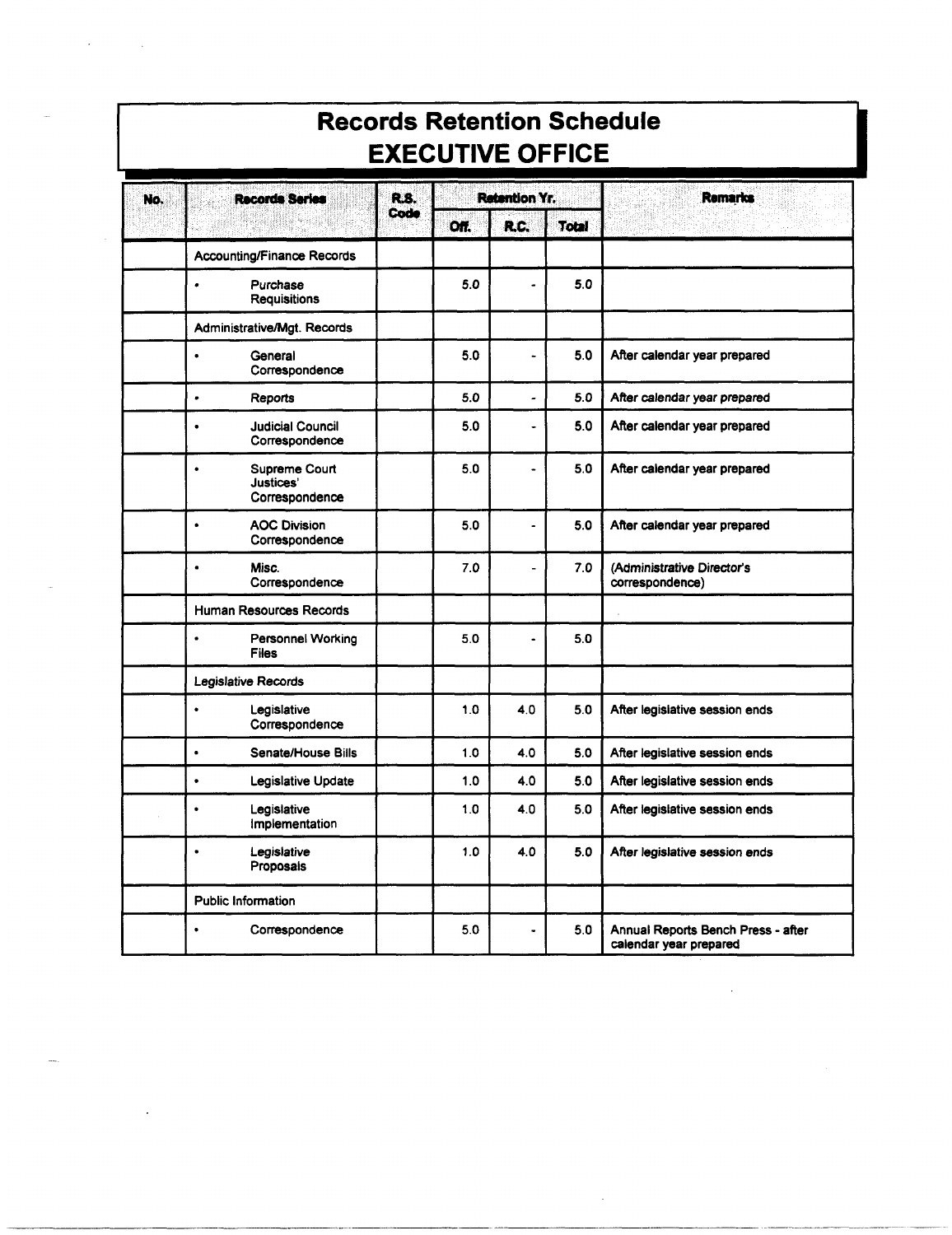| No. | <b>Records Series</b>                                       | R.S. |      | <b>Retention Yr.</b> |                   | Remarks                                                      |
|-----|-------------------------------------------------------------|------|------|----------------------|-------------------|--------------------------------------------------------------|
|     |                                                             | Code | Off. | R.C.                 | <b>Total</b>      |                                                              |
|     | <b>Newspaper Articles</b>                                   |      | 5.0  |                      | 5.0               | Annual Reports Bench Press - after<br>calendar year prepared |
|     | Publications                                                |      | 10.0 |                      | 10.0 <sub>1</sub> | Annual Reports Bench Press - after<br>calendar year prepared |
|     | <b>Miscellaneous</b>                                        |      | 5.0  |                      | 5.0               | Annual Reports Bench Press - after<br>calendar year prepared |
|     | <b>Strategic Planning (includes</b><br>internal audit unit) |      |      |                      |                   |                                                              |
|     | Correspondence                                              |      | 0.5  |                      | 0.5               | After calendar year prepared                                 |
|     | Reports                                                     |      | 3.0  |                      | 3.0               | After calendar year prepared                                 |
|     | <b>Miscellaneous</b>                                        |      | 0.5  |                      | 0.5               | After calendar year prepared                                 |

Records Retention Schedule - Executive Offices 2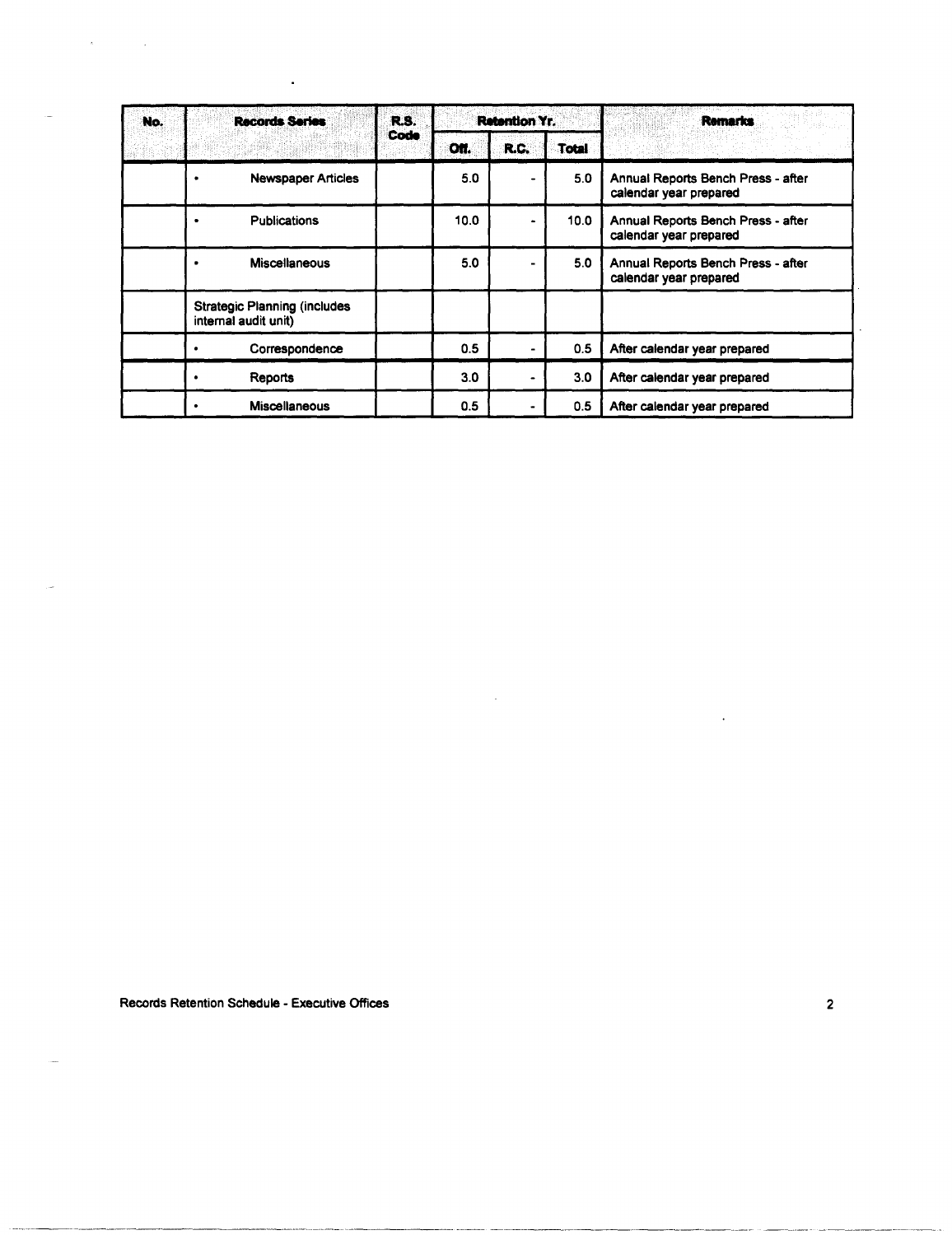#### **Retention of Records Schedule HUMAN RESOURCES DIVISION**

| No. | <b>Records Series</b>                                                                                                                                          | R.S. |      | <b>Retention Yr.</b> |              | <b>Remarks</b>                                                       |
|-----|----------------------------------------------------------------------------------------------------------------------------------------------------------------|------|------|----------------------|--------------|----------------------------------------------------------------------|
|     |                                                                                                                                                                | Code | Off. | R.C.                 | <b>Total</b> |                                                                      |
|     | <b>Accounting/Finance Records</b>                                                                                                                              |      |      |                      |              |                                                                      |
|     | $\bullet$<br>Purchase requisitions<br>(copy)                                                                                                                   |      | 1.0  |                      | 1.0          | After fiscal year prepared                                           |
|     | Administrative/Mgt. Records                                                                                                                                    |      |      |                      |              |                                                                      |
|     | $\bullet$<br>Misc. Division Files                                                                                                                              |      | 1.0  | $\overline{a}$       | 1.0          | Reviewed annually                                                    |
|     | Interview, Selection,<br>$\bullet$<br>Hiring, * Promotion<br>Records (including<br>applications, resumes,<br>interview notes.<br>background & ACJIS<br>checks) |      | 2.0  |                      | 2.0          | At the end of the fiscal year - 2 years after<br>recruitment closed. |
|     | Employee Personnel<br>$\bullet$<br><b>Files</b>                                                                                                                |      | 5.0  | $\overline{a}$       | 5.0          | After termination, ARS §38-233                                       |
|     | <b>Employee Medical</b><br>$\bullet$<br>Records (including<br>medical exams)                                                                                   |      | 5.0  | $\bullet$            | 5.0          | After termination<br>29 CFR 1910.20                                  |
|     | INS Forms 1-9<br>$\bullet$                                                                                                                                     |      | 3.0  | $\overline{a}$       | 3.0          | After temination, but not less than 3 years after<br>hired. 8 CFR.   |
|     | $\bullet$<br>Worker's Comp. Files                                                                                                                              |      | 5.0  | $\blacksquare$       | 5.0          | After reported                                                       |
|     | Training                                                                                                                                                       |      |      |                      |              |                                                                      |
|     | <b>COJET Training</b><br>$\bullet$<br>Records                                                                                                                  |      | 5.0  |                      | 5.0          | After calendar year prepared.<br><b>Administrative Order 99-08</b>   |
|     | Committees & Commissions                                                                                                                                       |      |      |                      |              |                                                                      |
|     | Records of<br>$\bullet$<br>committees and<br>commissions<br>establishment and<br>member appointments                                                           |      | 5.0  |                      | 5.0          | After re-establishment of<br>committee/commission.                   |
|     | Nominating Commission                                                                                                                                          |      |      |                      |              |                                                                      |
|     | $\bullet$<br><b>Vacancy Files</b>                                                                                                                              |      | 5.0  | 5.0                  | 10.0         | After vacancy filled                                                 |
|     | Judicial Performance Review                                                                                                                                    |      |      |                      |              |                                                                      |
|     | Survey Data Sheets<br>$\bullet$                                                                                                                                |      | 2.0  |                      | 2.0          | After election of judges surveyed.                                   |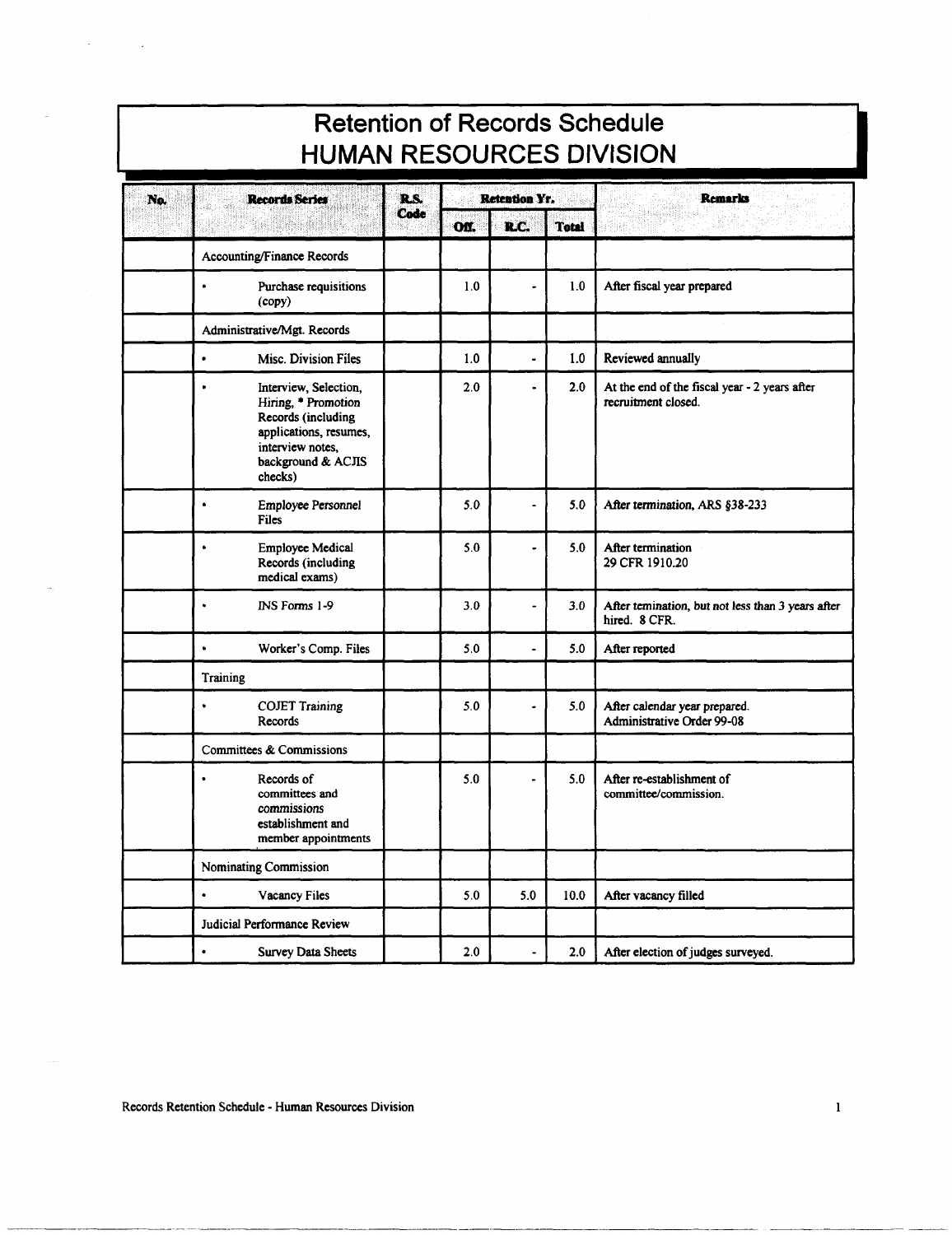| <b>Records of Retention Schedule</b><br><b>INFORMATION TECHNOLOGY DIVISION</b> |           |                                                                                       |      |                          |                      |              |                                                        |  |  |  |  |
|--------------------------------------------------------------------------------|-----------|---------------------------------------------------------------------------------------|------|--------------------------|----------------------|--------------|--------------------------------------------------------|--|--|--|--|
| No.                                                                            |           | Records Series                                                                        | R.S. |                          | <b>Retention Yr.</b> |              | <b>Remarks</b>                                         |  |  |  |  |
|                                                                                |           |                                                                                       | Code | Off.                     | R.C.                 | <b>Total</b> |                                                        |  |  |  |  |
|                                                                                |           | <b>Accounting/Finance Records</b>                                                     |      |                          |                      |              |                                                        |  |  |  |  |
|                                                                                | $\bullet$ | <b>Budgets</b>                                                                        |      | 2.0                      |                      | 2.0          | After prepared - non-record copies                     |  |  |  |  |
|                                                                                | $\bullet$ | Purchase requests                                                                     |      | 2.0                      |                      | 2.0          | After fiscal year - non-record copies                  |  |  |  |  |
|                                                                                | ٠         | Contracts                                                                             |      | 1.0                      | ٠                    | 1.0          | After expiration - non-record copies                   |  |  |  |  |
|                                                                                | $\bullet$ | <b>RFP's and RFI's</b>                                                                |      | 1.0                      | ۰                    | 1.0          | After award - non-record copies                        |  |  |  |  |
|                                                                                | $\bullet$ | Equipment/Service<br>Agreements                                                       |      | 1.0                      |                      | 1.0          | After expiration - non-record copies                   |  |  |  |  |
|                                                                                | $\bullet$ | <b>Vendor Quotes</b>                                                                  |      | 1.0                      |                      | 1.0          | After expiration                                       |  |  |  |  |
|                                                                                |           | Administrative/Mgt. Records                                                           |      |                          |                      |              |                                                        |  |  |  |  |
|                                                                                | ٠         | Commission on<br>Technology<br><b>Materials</b>                                       |      | 5.0                      | 5.0                  | 10.0         | RE: Public Mtg Laws - Official Document                |  |  |  |  |
|                                                                                | $\bullet$ | Correspondence<br>(general, non-<br>project/programs)                                 |      | 2.0                      |                      | 2.0          | After received                                         |  |  |  |  |
|                                                                                | $\bullet$ | E-Mail (electronic<br>copy)                                                           |      | 30<br>days               |                      | 30<br>days   |                                                        |  |  |  |  |
|                                                                                | $\bullet$ | <b>ITD Strategic Plan</b>                                                             |      | 5.0                      | ä,                   | 5.0          | After publication - official copy currently on<br>file |  |  |  |  |
|                                                                                | ٠         | <b>ITD Policies &amp;</b><br>Procedures &<br><b>Technical Standards</b>               |      | ٠                        |                      |              |                                                        |  |  |  |  |
|                                                                                | ٠         | Reference Materials<br>(vendors,<br>associations.<br>products)                        |      | ä,                       | ۰                    | -            | After reference value served                           |  |  |  |  |
|                                                                                | $\bullet$ | <b>Service Requests</b><br>For Hardware or<br><b>Software Additions</b><br>or Changes |      | 1.0                      |                      | 1.0          | After fiscal year when service rendered                |  |  |  |  |
|                                                                                | $\bullet$ | <b>Status Reports</b>                                                                 |      | 1.0                      |                      | 1.0          | After calendar year prepared                           |  |  |  |  |
|                                                                                |           | Software-Related Records                                                              |      |                          |                      |              |                                                        |  |  |  |  |
|                                                                                | ٠         | Software Reference<br><b>Material</b>                                                 |      | $\overline{\phantom{a}}$ |                      | ۰            | After reference value served                           |  |  |  |  |
|                                                                                |           |                                                                                       |      |                          |                      |              |                                                        |  |  |  |  |

#### Records Retention Schedule - Information Technology Division

 $\ddot{\phantom{0}}$ 

 $\mathbf{1}$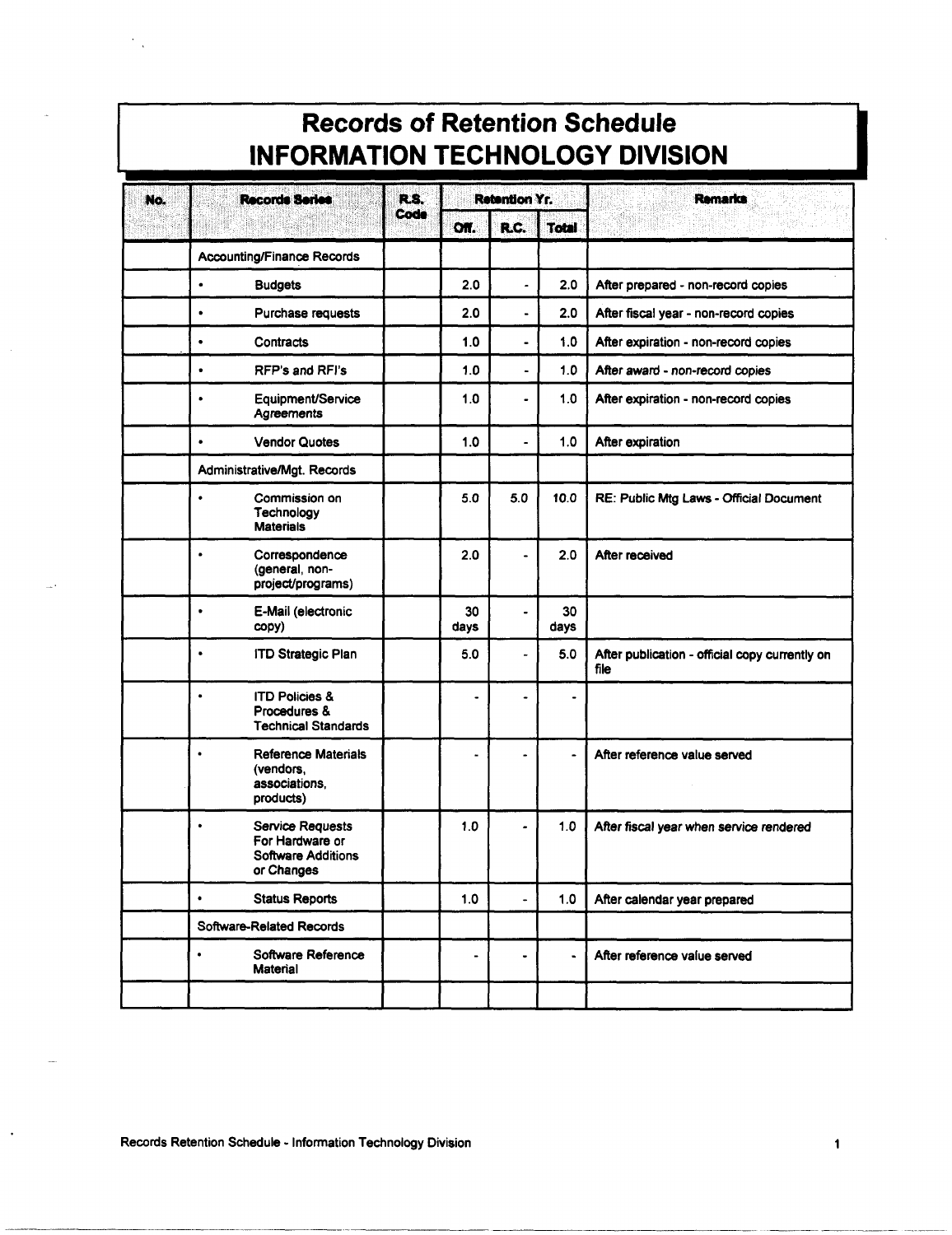| No. | <b>Records Series</b>                                                                              | RS.  |            | <b>Retention Yr.</b>         |                | Remarks                                                                          |
|-----|----------------------------------------------------------------------------------------------------|------|------------|------------------------------|----------------|----------------------------------------------------------------------------------|
|     |                                                                                                    | Code | Off.       | R.C.                         | <b>Total</b>   |                                                                                  |
|     | <b>Software Licenses</b><br>۰                                                                      |      | 1.0        | $\blacksquare$               | 1.0            | After expiration or discontinuing use of<br>product - official/original document |
|     | Software Prob.em<br>٠<br>Logs                                                                      |      | 3<br>mos   | ٠                            | з<br>mos       | After solved                                                                     |
|     | <b>Human Resources Records</b>                                                                     |      |            |                              |                |                                                                                  |
|     | Interview, Selection,<br>٠<br><b>Hiring Records</b>                                                |      | 1.0        |                              | 1.0            | After position filled - non-record copies                                        |
|     | $\bullet$<br><b>Job Descriptions</b>                                                               |      | ÷          | $\blacksquare$               | $\blacksquare$ | On-going while job exists - official copy                                        |
|     | <b>Payroll/Leave</b><br>٠<br><b>Records</b>                                                        |      | 1.0        |                              | 1.0            | After calendar year reported - original                                          |
|     | <b>Personnel Files</b><br>٠<br>(including evaluation,<br><b>COJET Reports,</b><br>promotions)      |      | 1.0        |                              | 1.0            | After termination - non-record copies                                            |
|     | Program/Project Records                                                                            |      |            |                              |                |                                                                                  |
|     | $\bullet$<br>Project/Program<br><b>Files</b>                                                       |      | 2.0        | $\blacksquare$               | 2.0            | After project completion or termination -<br>official copies                     |
|     | Commissions, Committees &<br><b>Board Records</b>                                                  |      |            |                              |                |                                                                                  |
|     | Commission on<br>٠<br><b>Technology Minutes</b>                                                    |      | 5.0        | 5.0                          | 10.0           | RE: Public Mtg Laws - official document                                          |
|     | <b>Electronic Records</b>                                                                          |      |            |                              |                |                                                                                  |
|     | <b>Desktop Application</b><br>٠<br>Software                                                        |      | 1.0        | ٠                            | 1.0            | After discontinuing use of application                                           |
|     | Source Code:<br>٠<br><b>Current Version of</b><br>Applications<br>Software Internally<br>Supported |      | 30<br>days | L.                           | 30<br>days     | Part of systems' backups                                                         |
|     | <b>System Backups</b><br>۰<br>(daily)                                                              |      | 30<br>days | $\blacksquare$               | 30<br>days     | Daily - rotated sets of daily incremental<br>backup tapes                        |
|     | System Backups<br>$\bullet$<br>(weekly)                                                            |      | 30<br>days | $\qquad \qquad \blacksquare$ | 30<br>days     | Weekly - rotated sets of weekly backup<br>tapes                                  |
|     | <b>Systems Software</b><br>٠<br>(as delivered on<br>media)                                         |      | 1.0        |                              | 1.0            | After placement of system backups                                                |
|     | <b>Web Pages</b><br>$\bullet$                                                                      |      | 30<br>days |                              | 30<br>days     | Part of system backup                                                            |

Records Retention Schedule - Information Technology Division

 $\bar{z}$ 

 $\bullet$